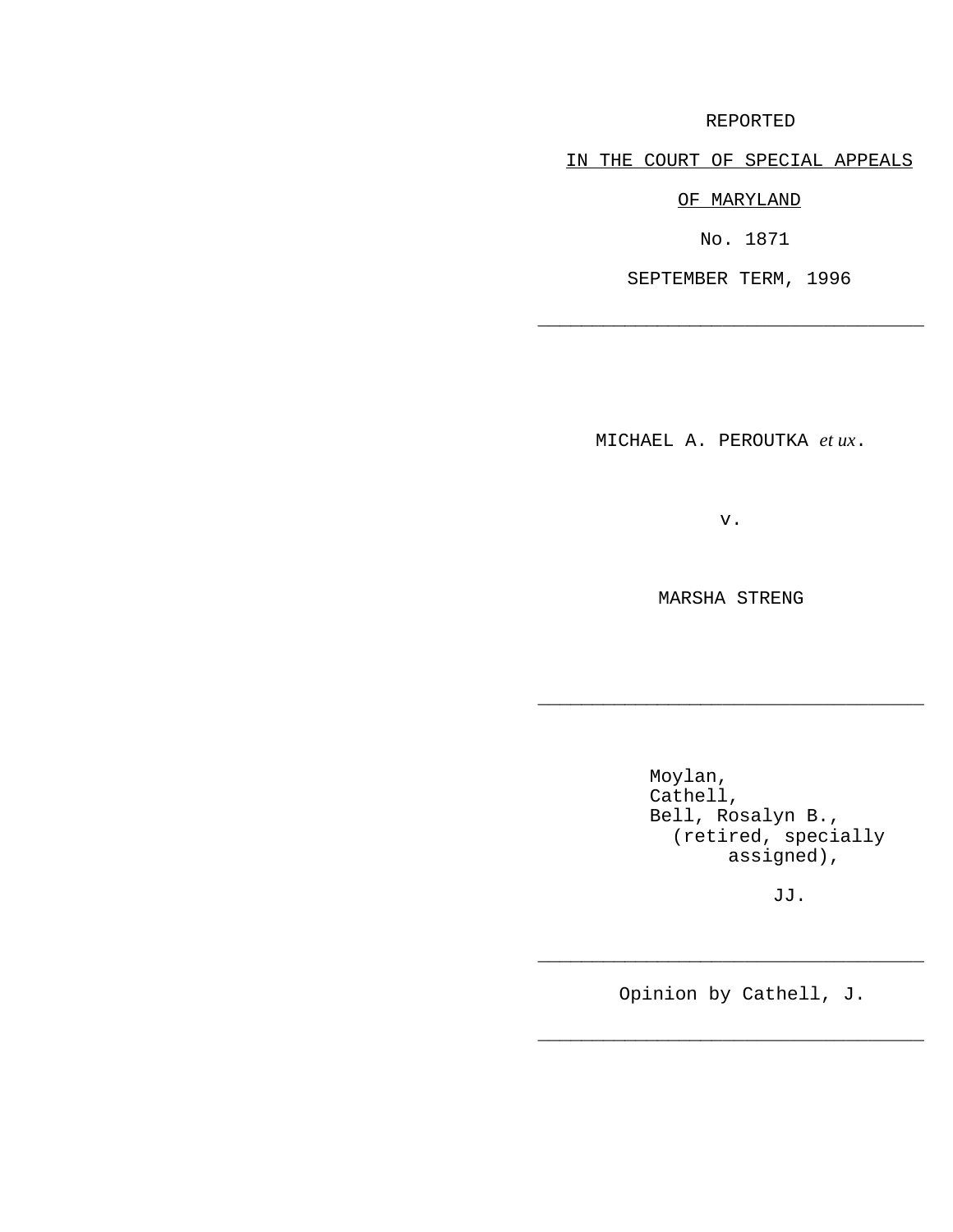Michael A. and Diane M. Peroutka appeal from the granting of a Motion of Summary Judgment in favor of Marsha Streng, appellee, by the Circuit Court for Baltimore County. This appeal involves an alleged defamatory statement made by appellee to appellant Diane M. Peroutka and her daughter. Appellants present one question on appeal: "Did the circuit court err when it granted [appellee's] Motion for Summary Judgment." We shall affirm.

## **The Facts**

Prior to her marriage to Michael M. Peroutka, Diane M. Peroutka was married to Scott Hubbard, and two children resulted from Mrs. Peroutka's first marriage: Dawn M. Hubbard and Holly C. Hubbard. In roughly 1978, while the children were still very young, Mr. Hubbard died of leukemia. In August of 1985, Diane M. Peroutka and Michael A. Peroutka were married.

Sometime in 1989, when Dawn was approximately fourteen years old, she began believing that she had been sexually abused by Mr. Peroutka and that she had "repressed" all memory of those events. These memories were allegedly triggered by Dawn's discussions with her deceased father's sister, Marie Hubbard, and the book *Courage to*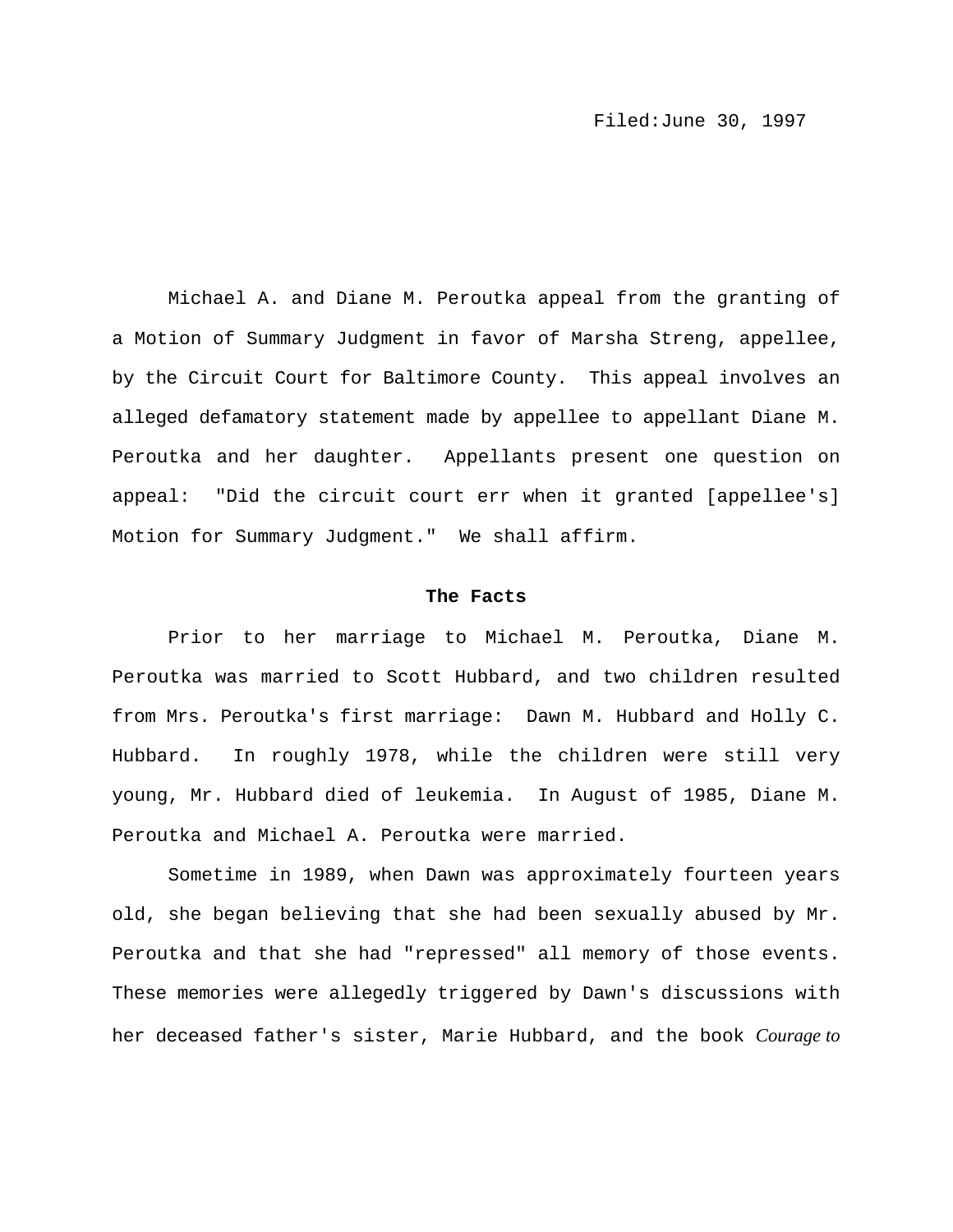*Heal*. Dawn never discussed these allegations of sexual abuse with her family or anyone other than Marie Hubbard until 1992.

In the early part of 1992, Dawn discussed, with members of a youth group and a high school basketball coach, the alleged sexual abuse by Mr. Peroutka. At that time, Dawn was taken to the Child Advocacy Center and, ultimately, the Baltimore County Department of Social Services (BCDSS). The BCDSS conducted an investigation into the alleged abuse and found that Dawn's claims were unsubstantiated.

This, however, did not end Dawn's relations with the BCDSS. Due to these allegations of abuse, Mrs. Peroutka decided to waive her rights as a parent and have Dawn placed with the BCDSS. In May of 1992, Dawn was adjudicated a child in need of assistance and was placed in the custody of the State. At that time, appellee was Dawn's social worker. A few months later, Holly, Dawn's younger sister, was also placed with the BCDSS. Appellee was also Holly's social worker.

Sometime in March or April of 1993, Dawn began to realize that the allegations of sexual abuse were untrue. After working with Dr. McHugh, Dawn realized that she had never been abused by Mr. Peroutka. On 6 April 1994, the allegations of sexual abuse were "ruled out" by the BCDSS.

Despite the false allegations of child abuse, Dawn and appellee continued to communicate. In September of 1994, Dawn

 $- 2 -$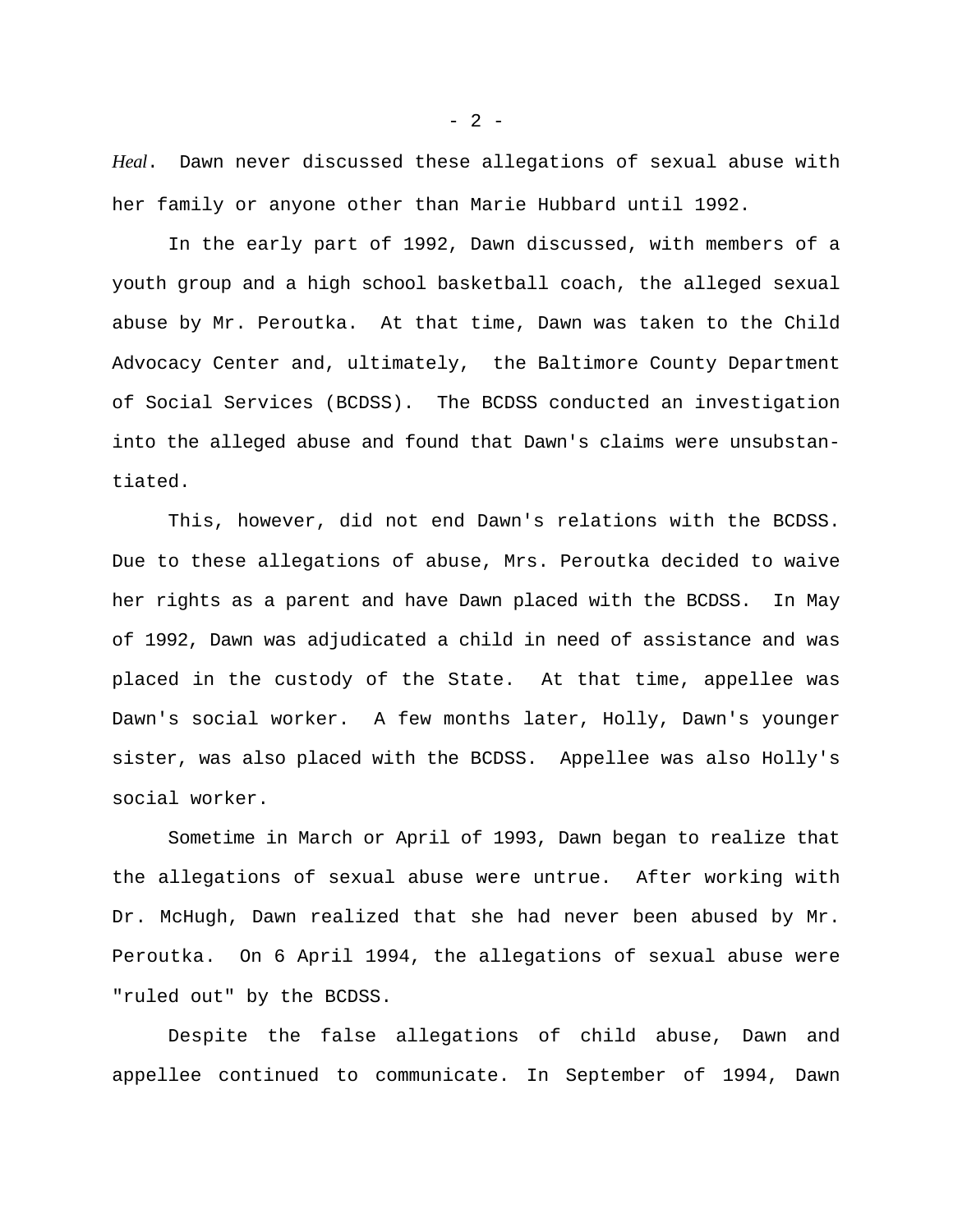received a package from appellee that contained information regarding spousal abuse. At that time, Dawn was a psychology major in her sophomore year of college. A "cover letter" sent along with the materials stated: "I thought you might find some of this interesting — it also might be helpful in psychology class remember `battering' doesn't have to be physical — emotional abuse can be just as devastating." It is important to note that apparently nowhere in this cover letter or the material was it asserted by appellee that appellant was "emotionally abused." It was, by the terms of the cover letter, forwarded for Dawn's interest.<sup>1</sup>

Dawn showed the materials sent by appellee to Mrs. Peroutka on 12 January 1995. $^2$  On that same day, Mrs. Peroutka confronted appellee regarding the materials. Appellee met with Mrs. Peroutka and Dawn in a BCDSS meeting room. At that meeting, Mrs. Peroutka repeatedly demanded to know whether appellee thought she was an emotionally abused spouse. Appellee eventually responded that she thought Mrs. Peroutka was an emotionally abused spouse. Appellee apparently based her opinion on Mrs. Peroutka's relationship with her daughters. Mrs. Peroutka told appellee that she was not emotionally abused. Appellee responded, "that's good" and left the

 $- 3 -$ 

 $1$  There were additional facts brought out below that Dawn had suffered an eating disorder, that criminal trespass charges were filed by appellants against Dawn, etc.

 $^2$  Apparently, there had been a reconciliation, of sorts, between the emancipated Dawn and her mother.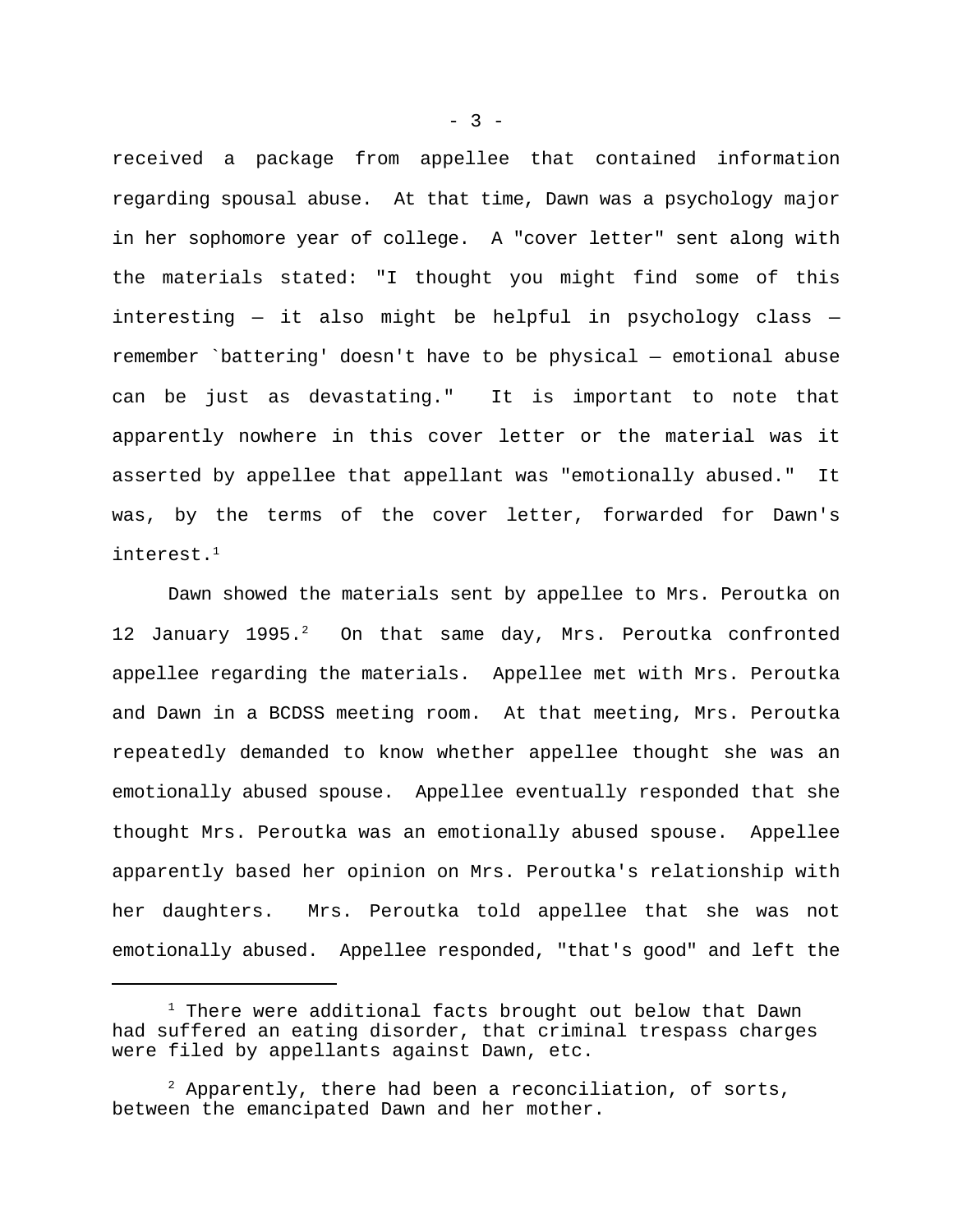room. On the following day, appellee called Dawn to apologize for leaving the room in an abrupt manner. During that conversation, appellee again expressed her opinion to Dawn that she thought Mrs. Peroutka was an emotionally abused spouse. Dawn subsequently republished appellee's statement to her sister Holly.

Appellants filed suit against appellee on 19 October 1995. The complaint alleged, in respect to Mr. Peroutka, that appellee's "defamation of [him], consisted of her making, with malice, a false defamatory statement that [he] abused his spouse." Similarly, the complaint alleged, in respect to Mrs. Peroutka, that appellee's "defamation of [her] consisted of [appellee] making, with malice, a false defamatory statement that [she] was a battered spouse."

Appellee filed a Motion for Summary Judgment on 9 September 1996. A hearing on that motion was held on 16 October 1996. At that hearing, the trial court held:

> The issue in this case is whether, and I would find as a matter of law, I have no difficulty in finding as a matter of law that this statement is not in the least bit defamatory to Mrs. Peroutka. The question is, is the statement defamatory to Mr. Peroutka? Could it be, is it in this case defamation?

> The question is, is the statement made by Miss Streng at the specific request of Mrs. Peroutka made to Mrs. Peroutka and her daughter, who come to Mrs. Streng's office and who are inviting her to make, give her opinion, can that be construed as defamation to Mr. [Peroutka]?

> > . . . . . . . . . . . . . . . . . .  $\mathbf{r}$

. . . .

 $- 4 -$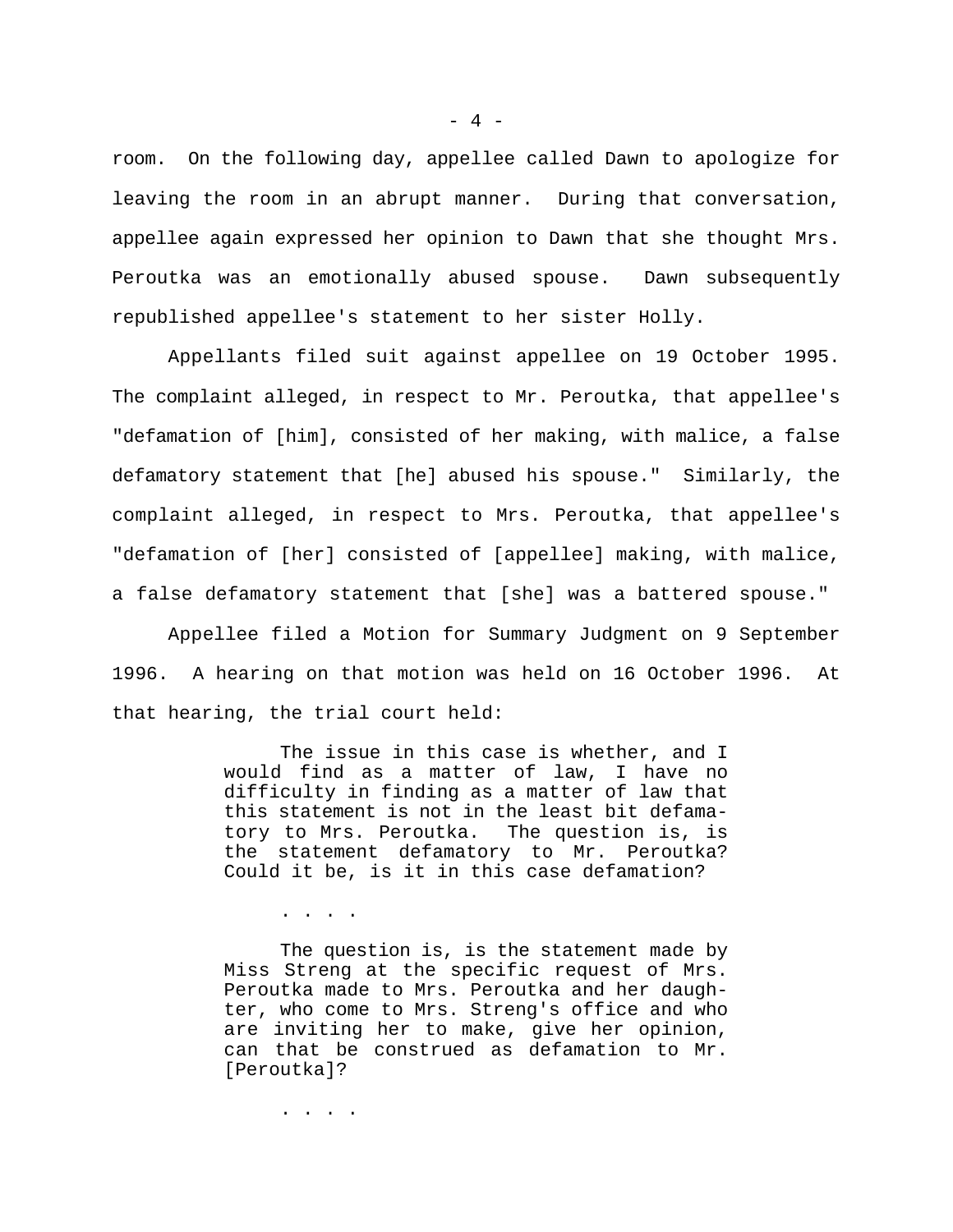. . . In my view it is not defamatory. The statement is not defamation. It's an opinion. It's an opinion given at the specific request to give an opinion. That cannot constitute defamation. And it's clear from the authorities, *Potomac Valve & Fitting Incorporated vs. Crawford Fitting Company*, 829 F.2d 1280 [(1987)], that an opinion cannot constitute actionable defamation. *Adler vs. American Standard Corporation*, 538 Fed. Supplement 572 [(1982),] could also be stated as authority.

In my view the statement made by Miss Streng is an opinion. Even if the court were incorrect in stating that the statement was an opinion, the court would have little difficulty in establishing the statement, if it is not an opinion, if it is defamation, which I really don't think it is, if however it were defamation I would rule as a matter of law that the defamation is defamation per quod . . . .

Other facts are necessary to understand the statement as defamatory. Other facts are necessary to understand to even hold the statement to be defamatory. It is not on its face defamatory. And it would be defamation per quod if I thought it were defamatory.

## **Summary Judgment**

The Court of Appeals has stated that "the proper standard for reviewing the granting of a summary judgment motion should be whether the trial court was legally correct." *Heat & Power Corp. v. Air Prods. & Chems., Inc.*, 320 Md. 584, 592 (1990) (citations omitted). The trial court, in accordance with Maryland Rule 2-501(e), shall render summary judgment forthwith if the motion and response show that there is no genuine dispute as to any material fact and that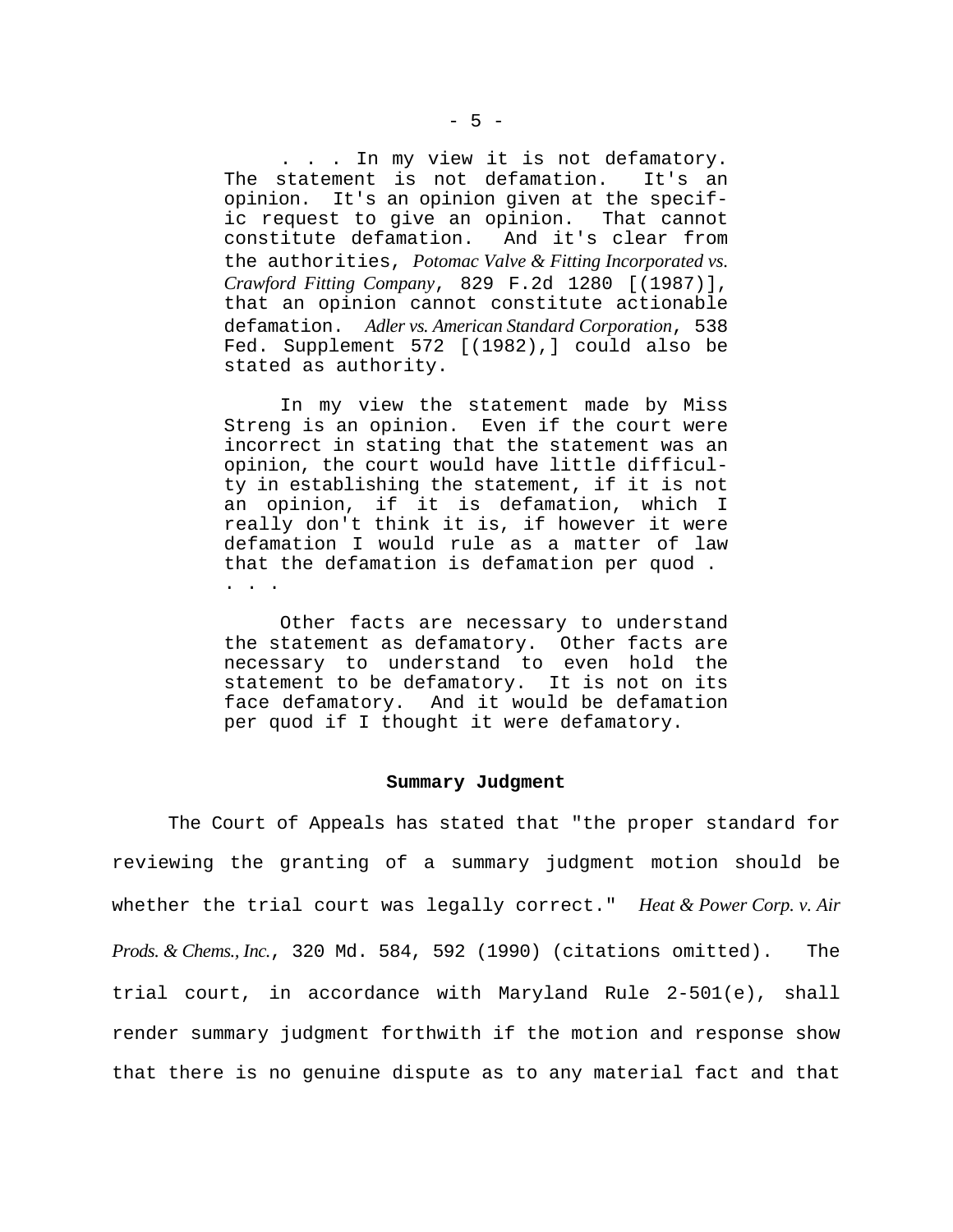the moving party is entitled to judgment as a matter of law. The purpose of the summary judgment procedure is not to try the case or to decide factual disputes, but to decide whether there is an issue of fact which is sufficiently material to be tried. *See Coffey v. Derby Steel Co.*, 291 Md. 241, 247 (1981); *Berkey v. Delia*, 287 Md. 302, 304 (1980).

In the case *sub judice*, there is no dispute as to the facts. In response to repeated questioning by Mrs. Peroutka, appellee, in the presence of Mrs. Peroutka and Dawn, responded that she thought Mrs. Peroutka was an emotionally abused spouse. $3$  This statement was subsequently republished by Dawn to her sister Holly. The only issue is whether the statement made by appellee was defamatory and, if so, whether the statement constituted defamation per quod or defamation per se.

## **Discussion**

As this appeal concerns one person's right to freedom of speech and another's right to redress when his or her reputation is harmed by unprotected speech, the First Amendment of the United States Constitution,<sup>4</sup> and Articles Forty<sup>5</sup> and Nineteen<sup>6</sup> of the

- 6 -

<sup>&</sup>lt;sup>3</sup> Although appellants' complaint stated that appellee stated that Mrs. Peroutka was a battered spouse, Mrs. Peroutka, Dawn Hubbard, and appellee all testified that appellee indicated that she thought Mrs. Peroutka was an emotionally abused spouse.

 $4$  The First Amendment provides: "Congress shall make no law respecting an establishment of religion, or prohibiting the free (continued...)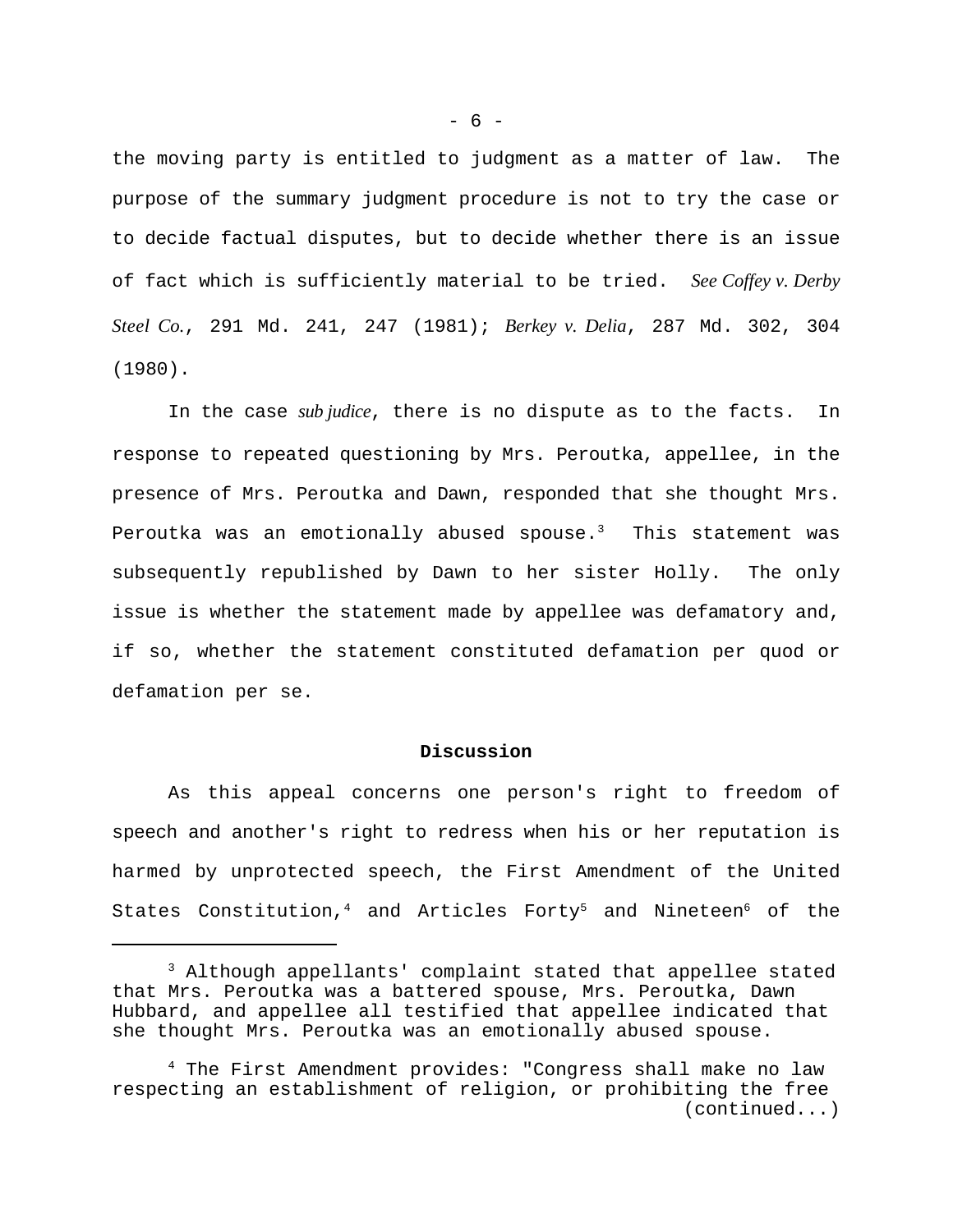Declaration of Rights of the Maryland Constitution, are implicated. In *Freedman v. State*, 233 Md. 498, 505 (1964), *rev'd on other grounds*, 380 U.S. 51, 85 S. Ct. 734 (1965), the Court of Appeals stated:

> The guaranty of freedom of speech and press ordained in Art. 40 would appear to be, in legal effect, substantially similar to that enunciated in the First Amendment, and it is significant that Art. 40 has been treated by this Court as in *pari materia* with the First Amendment.

*See also Pendergast v. State*, 99 Md. App. 141, 148 (1994); *Landover Books, Inc. v. Prince George's County*, 81 Md. App. 54, 76 (1989). We shall, therefore, examine the Supreme Court's decisions for guidance in the case *sub judice*.

In order to protect freedom of the press and freedom of speech, the Supreme Court, beginning with *New York Times Co. v. Sullivan*, 376 U.S. 254, 84 S. Ct. 710 (1964), made it more difficult for

 $5$  Article Forty of the Declaration of Rights provides: "That the liberty of the press ought to be inviolably preserved; that every citizen of the State ought to be allowed to speak, write and publish his sentiments on all subjects, being responsible for the abuse of that privilege." Md. Const. art. 40.

 $6$  Article Nineteen of the Declaration of Rights provides: "That every man, for any injury done to him in his person or property, ought to have remedy by the course of the Law of the land, and ought to have justice and right, freely without sale, fully without any denial, and speedily without delay, according to the Law of the land." Md. Const. art. 19.

 $4$ (...continued) exercise thereof; or abridging the freedom of speech, or of the press; or the right of the people peaceably to assemble, and to petition the Government for a redress of grievances." U.S. Const. amend I.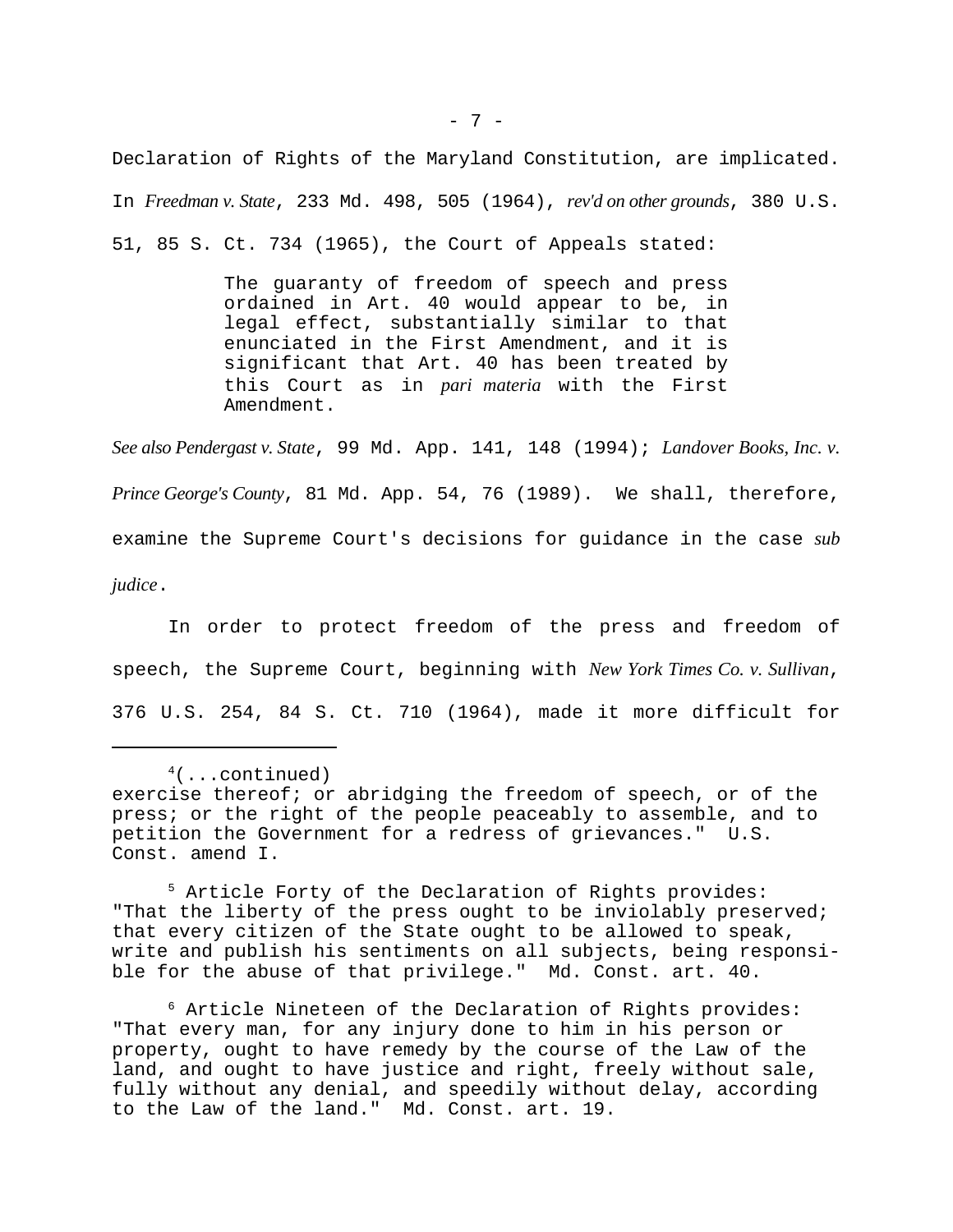individuals to recover for defamation under state law. In *New York Times*, the Court held that for a public official to recover damages for defamation, he or she had to prove that the statement in regard to his or her official conduct was made with actual malice. This was defined by the *New York Times* Court as knowledge that the statement was false or reckless disregard for the statement's truth or falsity. The Court later held, in *Curtis Publishing Co. v. Butts*, 388 U.S. 130, 87 S. Ct. 1975 (1967), that the requirement of actual malice also applied to "public figures" and that actual malice had to be proved by clear and convincing evidence in order for a "public official" or "public figure" to recover damages for defamation.

The Supreme Court also addressed the First Amendment's impact on state defamation law for individuals who were not public officials or public figures. In *Rosenbloom v. Metromedia, Inc.*, 403 U.S. 29, 31-32, 91 S. Ct. 1811, 1814 (1971)(footnote omitted), the Supreme Court examined "whether the *New York Times*' knowing-orreckless-falsity standard applies in a state civil libel action brought not by a `public official' or a `public figure' but by a private individual for a defamatory falsehood uttered in a news broadcast by a radio station about the individual's involvement in an event of public or general interest." In a plurality opinion, the Court indicated that when the matter was of public concern, the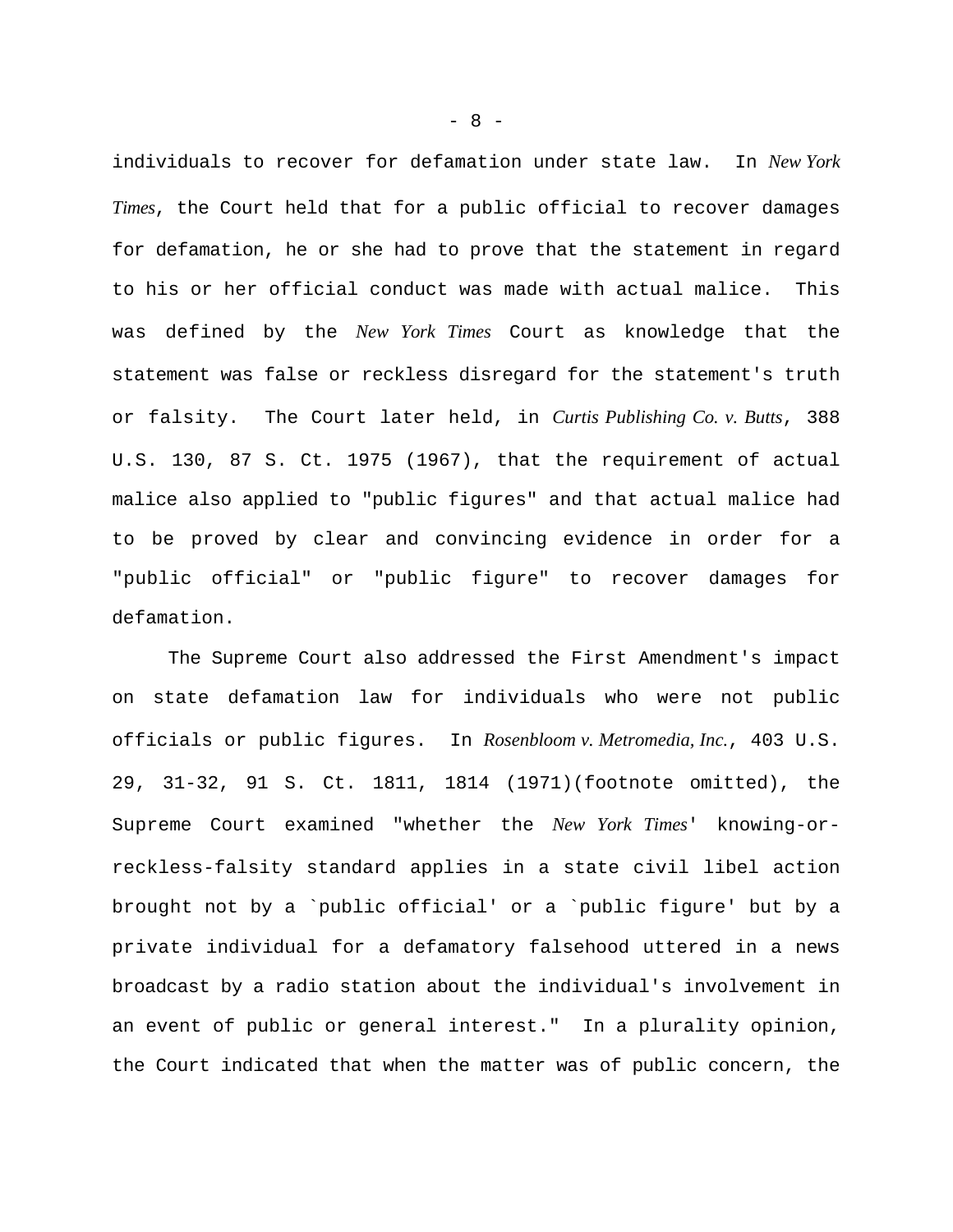plaintiff, even if a private individual, had to show clear and convincing evidence of actual malice.

Three years later, the issue addressed in *Gertz v. Robert Welch, Inc.*, 418 U.S. 323, 332, 94 S. Ct. 2997, 3003 (1974), was "whether a newspaper or broadcaster that publishes defamatory falsehoods about an individual who is neither a public official nor a public figure may claim a constitutional privilege against liability for the injury inflicted by those statements." The Court, in language that is particularly relevant to this case, stated:

> Under the First Amendment there is no such thing as a false idea. However pernicious an opinion may seem, we depend for its correction not on the conscience of judges and juries but on the competition of other ideas. But there is no constitutional value in false statements of fact.

*Id*. at 339-40, 94 S. Ct. at 3007 (footnote omitted). The Court ultimately held that the states were free to define the standards for defamation of private individuals so long as they did not impose liability without fault and did not "permit recovery of presumed or punitive damages, at least when liability is not based on a showing of knowledge of falsity or reckless disregard for the truth." *Id*. at 349, 94 S. Ct. at 3011.

The Supreme Court further addressed the impact of the First Amendment in a defamation action by a private individual on a matter of private concern in *Dunn & Bradstreet, Inc. v. Greenmoss*, 472 U.S. 749, 105 S. Ct. 2939 (1985). In that case, the Court addressed

- 9 -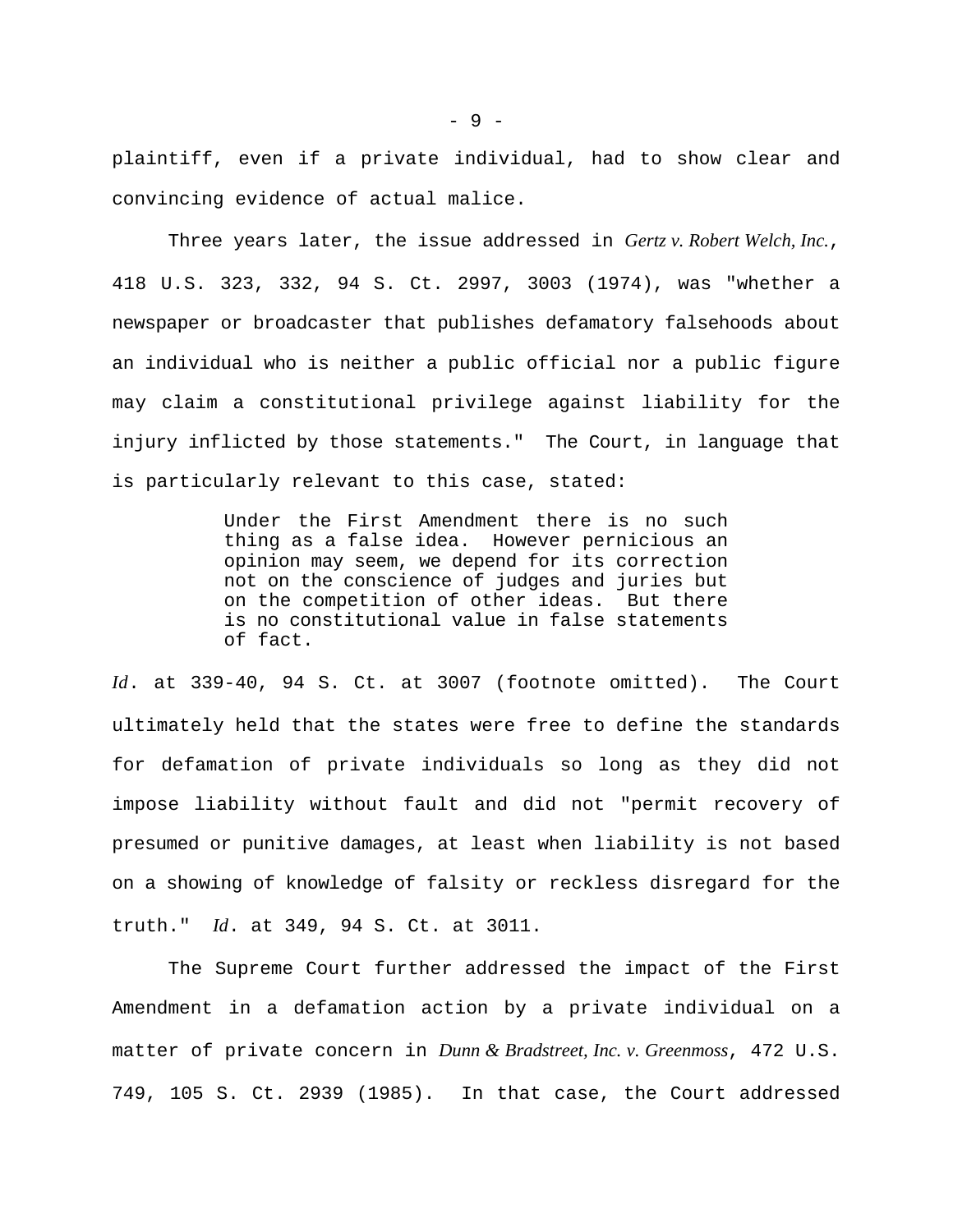whether the *Gertz* standard applied to a private individual defamed on a matter of private concern. In a plurality opinion, the Court held it did not. It stated: "[W]e hold that the state interest adequately supports awards of presumed and punitive damages — even absent a showing of `actual malice.'" *Dunn & Bradstreet*, 472 U.S. at 761, 105 S. Ct. at 2946 (footnote omitted). The Court, in *Philadelphia Newspapers, Inc. v. Hepps*, 475 U.S. 767, 775, 106 S. Ct. 1558, 1563 (1986), explained its holding in *Dunn & Bradstreet*:

> When the speech is of public concern but the plaintiff is a private figure, as in *Gertz*, the Constitution still supplants the standards of the common law, but the constitutional requirements are, in at least some of their range, less forbidding than when the plaintiff is a public figure and the speech is of public concern. When the speech is of exclusively private concern and the plaintiff is a private figure, as in *Dunn & Bradstreet*, the constitutional requirements do not necessarily force any change in at least some of the features of the common-law landscape.

The plurality opinion in *Dunn & Bradstreet* is particularly relevant in the case *sub judice* as we are dealing with the alleged defamation of a private individual on an exclusively private concern. It is, therefore, clear that if the statement made by appellee could be construed as being defamatory, many of the protections afforded defendants in regard to speech concerning matters of public concern and public figures or public officials may not be applicable unless afforded by Maryland law. We shall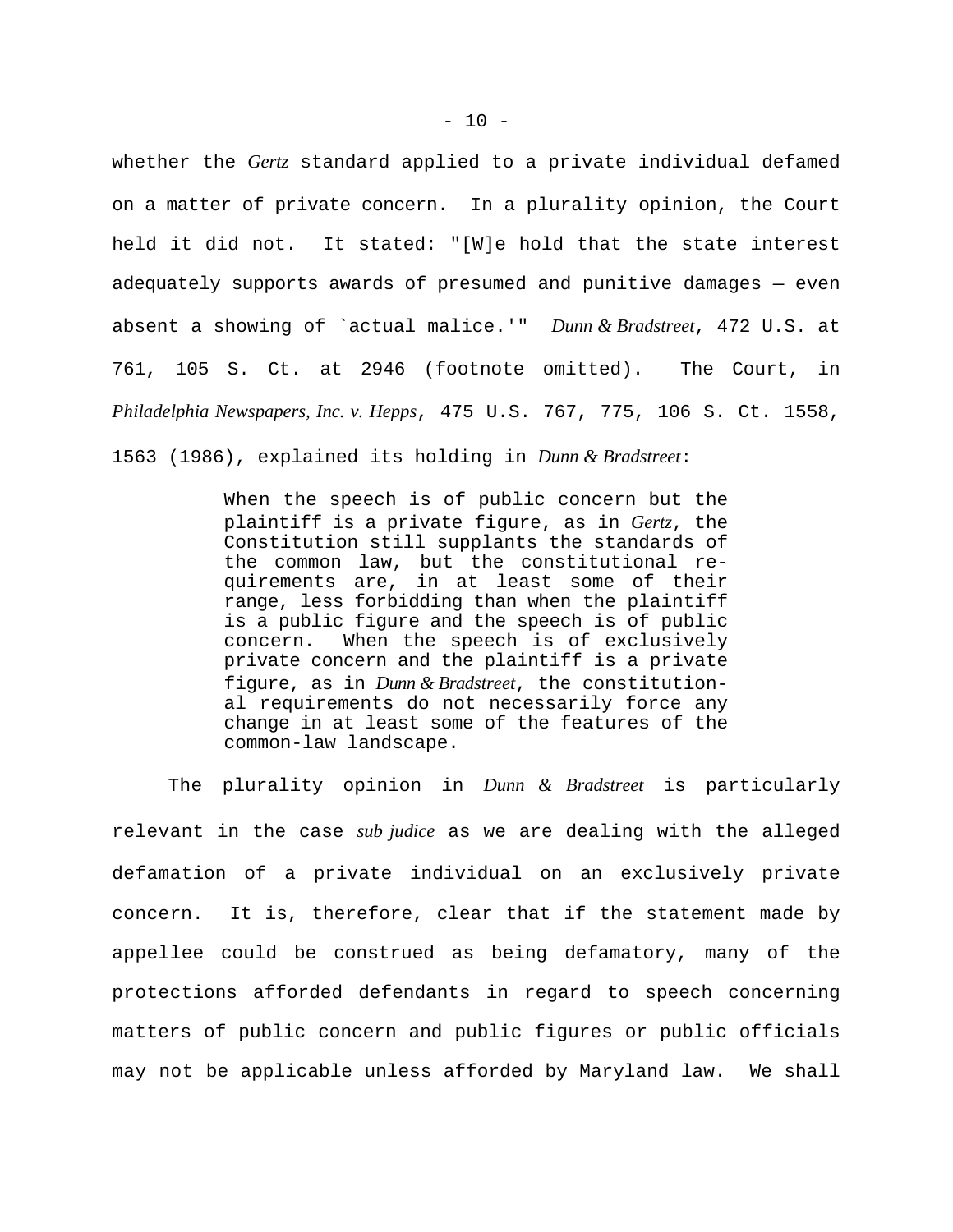discuss Maryland law after discussing a more recent Supreme Court case that dealt with the Constitutional protection afforded to statements of opinions.

As we have previously mentioned, dicta in the Supreme Court's *Gertz* opinion implied that opinions were protected by the First Amendment. As a result, the lower federal courts and state courts formulated various tests in order to determine whether the speech in issue constituted a statement of fact or opinion. In *Milkovich v. Lorain Journal Co.*, 497 U.S. 1, 10, 110 S. Ct. 2695, 2701 (1990), the Supreme Court addressed whether statements of opinion were constitutionally excepted by the First Amendment from the application of state defamation laws. The Court ultimately held: "We are not persuaded that, in addition to [the already existing constitutional] protections, an additional separate constitutional privilege for `opinion' is required to ensure the freedom of expression guaranteed by the First Amendment." *Id*. at 21, 110 S. Ct. at 2707.

We shall discuss *Milkovich* in more detail after discussing Maryland defamation law and Maryland law in respect to Constitutional protections afforded to statements of opinion. In *Shapiro v. Massengill*, 105 Md. App. 743, 772, *cert. denied*, 341 Md. 28 (1995), we stated:

> In a case involving a plaintiff who is not a public figure, a prima facia case of

 $- 11 -$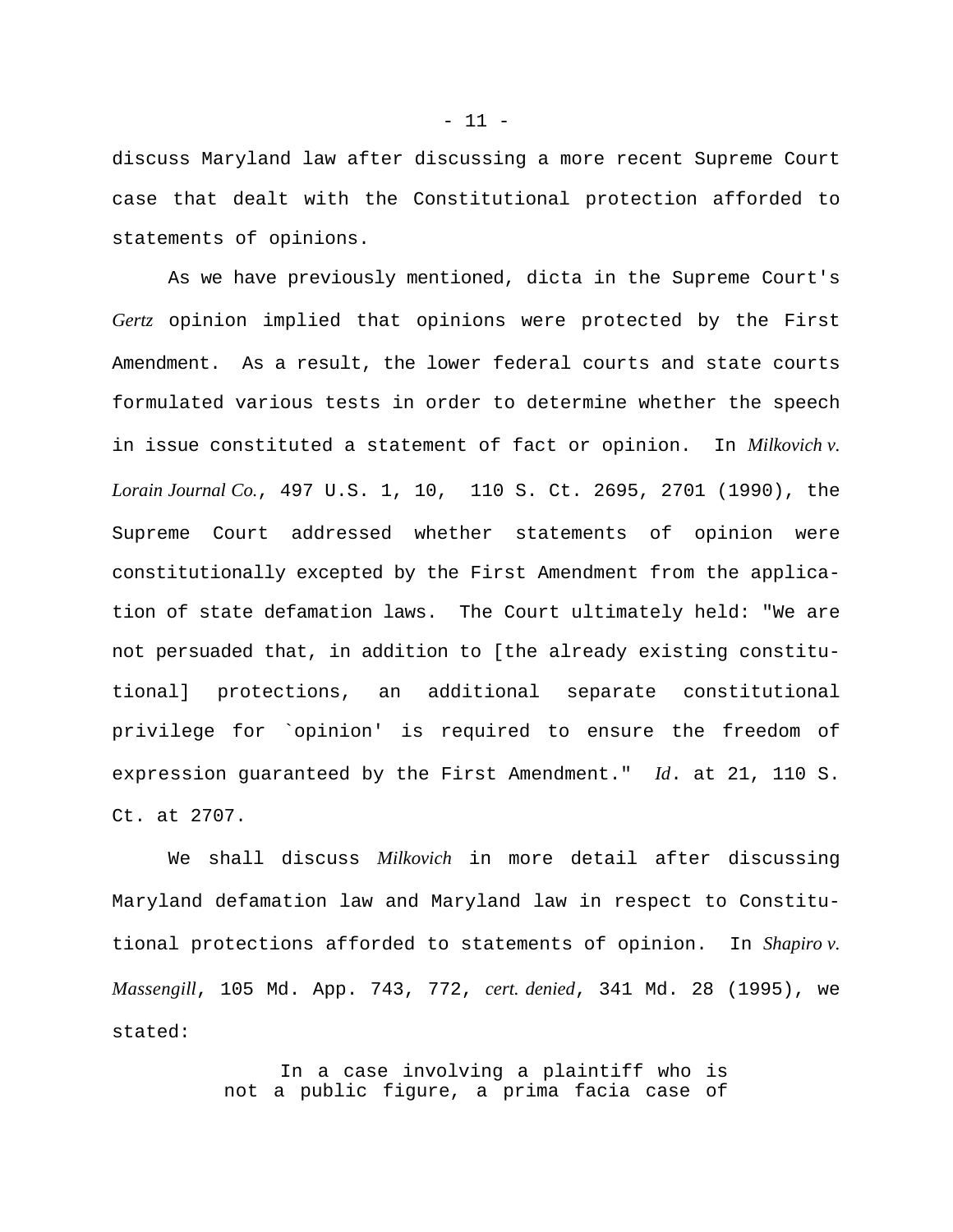defamation requires proof of the following elements:

> (1) that the defendant made a defamatory communication — i.e., that he communicated a statement tending to expose the plaintiff to public scorn, hatred, contempt, or ridicule to a third person who reasonably recognized the statement as being defamatory; (2) that the statement was false; (3) that the defendant was at fault in communicating the statement; and (4) that the plaintiff suffered harm.

As to the first element, the determination of whether a statement "is reasonably capable of a defamatory interpretation is for the court upon reviewing the statement as a whole; words have different meanings depending on the context in which they are used and a meaning not warranted by the whole publication should not be imputed." *Batson v. Shiflett*, 325 Md. 684, 723 (1992); *see also Chesapeake Publishing Corp. v. Williams*, 339 Md. 285, 295 (1995) (quoting *Batson*).

We agree with the trial court that the statement was not defamatory as to Mrs. Peroutka. Asserting that a person is emotionally abused is not the type of statement "which tends to expose a person to public scorn, hatred, contempt or ridicule, thereby discouraging others in the community from having a good opinion of, or from associating or dealing with, that person." *Batson*, 325 Md. at 722-23.

The more difficult question is whether the statement is defamatory as to Mr. Peroutka. Although it might be argued that the deceased first husband was the implied abusive spouse under the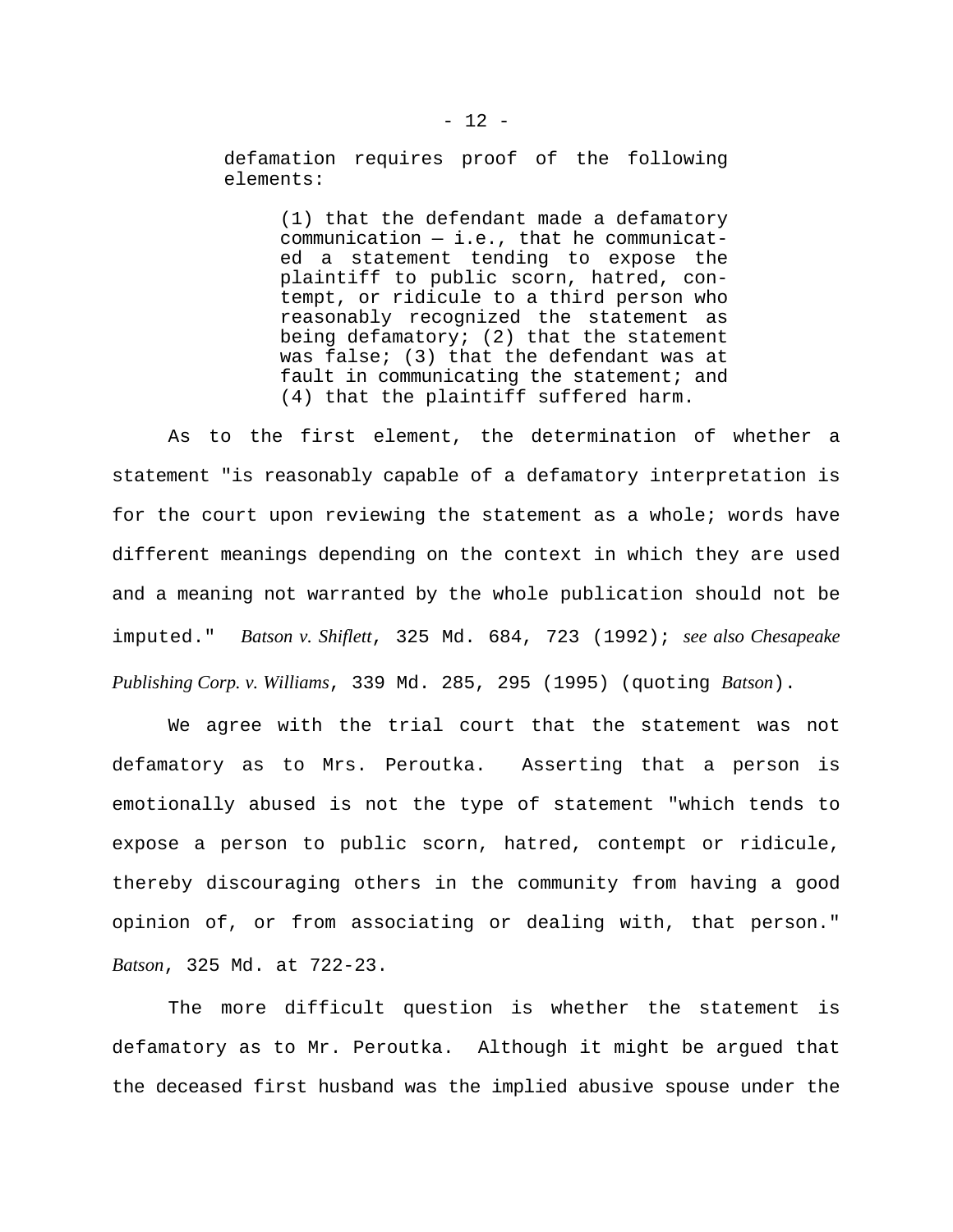circumstances here present, the parties assumed that any implication as to the identity of the abuser would relate to Mr. Peroutka. The assertion that Mrs. Peroutka is an emotionally abused spouse, therefore, may imply that Mr. Peroutka is the abusing spouse. For purposes of this opinion, we shall assume, without deciding, that an assertion that a person emotionally abuses his or her spouse carries with it a defamatory meaning.<sup>7</sup> The issue then becomes,

Emotional abuse is not a diagnosis  $-$  it is merely an opinion or an assessment. There is no listing for emotional abuse or excessive emotional coercion or pressure in the Diagnostic and Statistical Manual of Mental Disorders -IV (DSM-IV). There are no defined set of clinically significant behavioral or psychological syndromes or patterns that occur in an individual that is associated

(continued...)

 $7$  We are not altogether persuaded that alleging one is an emotional abuser is the type of statement that would "expose a person to public scorn, hatred, contempt or ridicule, thereby discouraging others in the community from having a good opinion of, or from associating or dealing with, that person." *Batson*, 325 Md. at 722-23. We find it very difficult to ascertain what type or degree of conduct constitutes emotional *abuse*. Many human contacts are of an emotional nature — love, hate, concern, worry; the list is extensive. When they are of an impermissible nature, so as to constitute abuse, might, in many instances, be especially difficult to determine. There are no sharp delineations, such as usually exist in cases of physical or sexual abuse, in emotional abuse situations. The existence or nonexistence of emotional abuse may be clear at either end of the processes of personal interactions between people, but, as the personal interactions leave the good or bad extremes of conduct, much of the area between is of an opaque or murky nature. We note that even professionals in the psychiatric community have a difficult time ascertaining what type or degree of conduct rises to the level of emotional abuse. Dr. Paul R. McHugh, M.D., the Psychiatrist-in-Chief at Johns Hopkins Hospital, stated in his affidavit: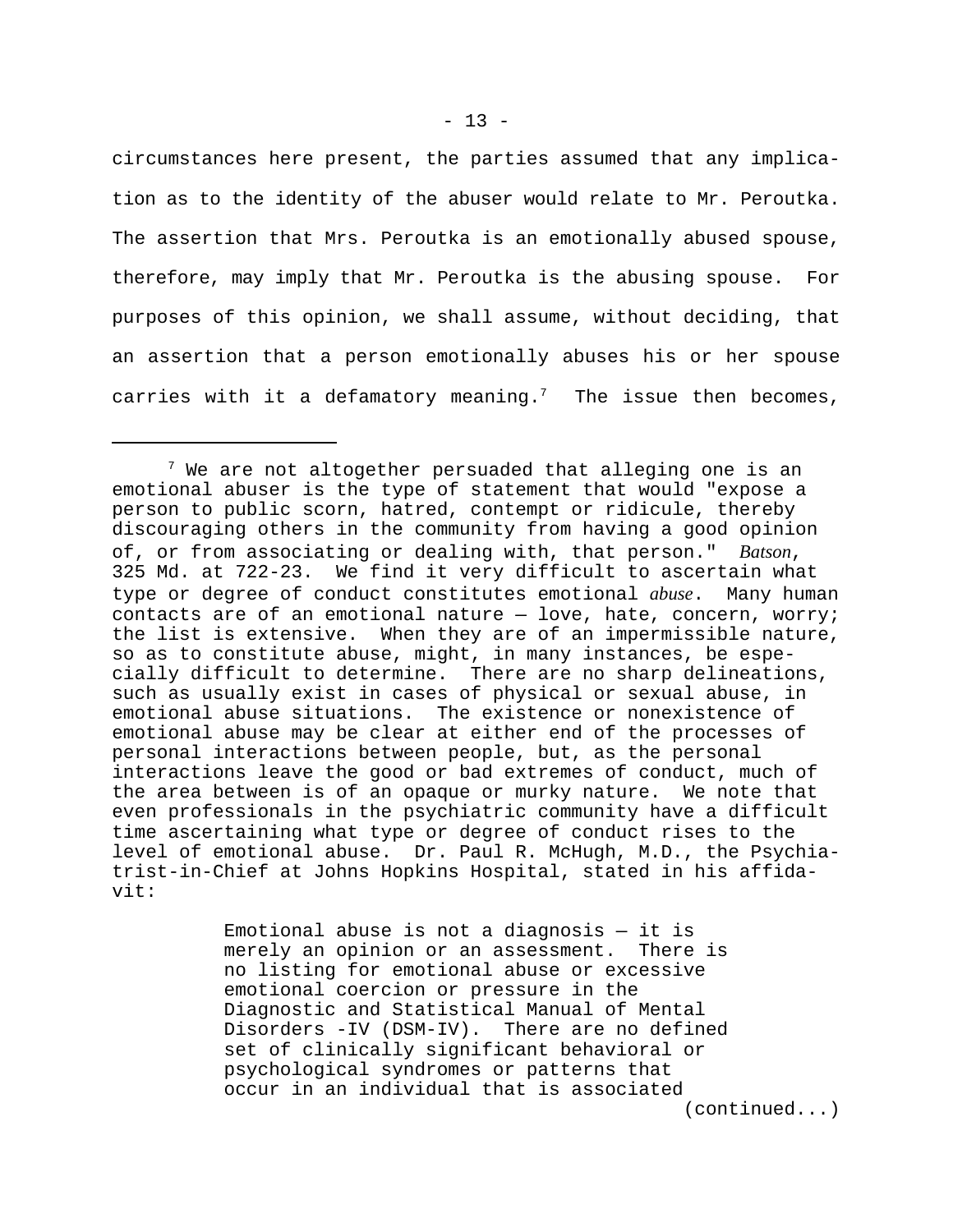whether, under the circumstances of this case, appellee's statement that she thought Mrs. Peroutka was an emotionally abused spouse was defamatory to Mr. Peroutka.

We note initially that appellee's statement was given as an opinion upon Mrs. Peroutka's demand that appellee render an opinion. In the resolution of this case, we shall first examine Maryland cases dealing with opinion and then discuss the impact of the Supreme Court's holding in *Milkovich*.

In *A.S. Abell Co. v. Kirby*, 227 Md. 267 (1961), a case decided before *Gertz* and *New York Times*, the Court of Appeals addressed the defense of fair comment. In that case, at a hearing to remove the Police Commissioner of Baltimore City, the plaintiff testified that he had seen the commissioner with ". . . an underworld figure and two girls from `the Block'. . . ." *Id*. at 270. The next day, the defendant newspaper published the following paragraph that was allegedly defamatory:

> "Every important witness against the Police Commissioner, moreover, was a man with a motive. We name especially the infamous Kirby, former Inspector Forrester, and former Chief Inspector Ford whose retirement was requested and granted some time ago with dazzling haste."

*Kirby*, 227 Md. at 271. The Court first stated the applicable law:

 $7($ ...continued) with subjection to excessive emotional pressure, emotional coercion, or, as a lay-person might state, emotional abuse.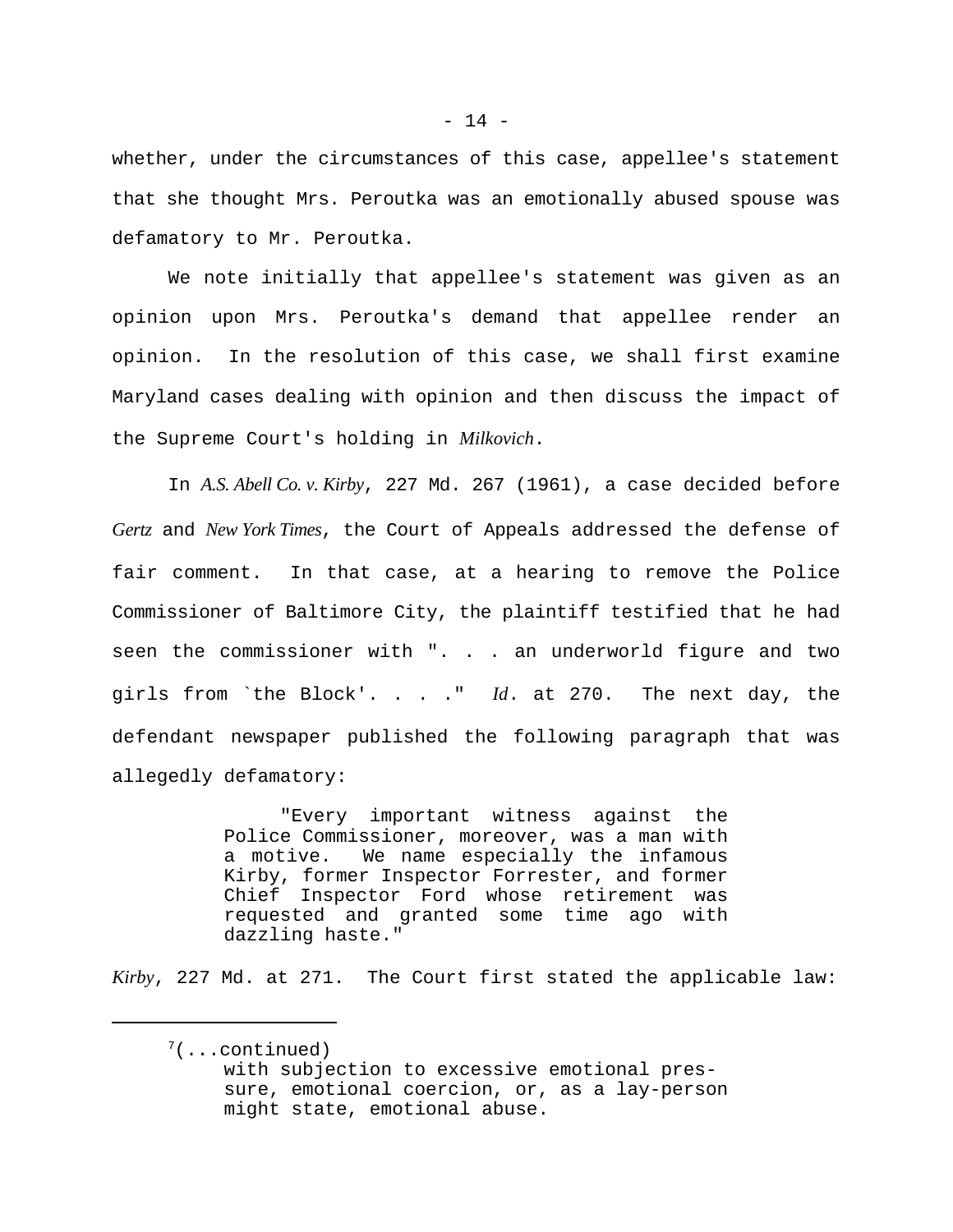Whether a publication claimed to come within the protection of fair comment is actionable often turns on whether or not it contains misstatements of fact as distinguished from expression of opinion. The majority of the States (perhaps three-fourths) hold that the immune instances of public discussion are those limited to opinion, comment, and criticism, and do not embrace those in which there is any false assertion of defamatory fact. . . .

Maryland has consistently followed the majority rule — that defamatory misstatement of fact cannot be defended successfully as fair comment. The distinction between "fact" and "opinion," although theoretically and logically hard to draw, is usually reasonably determinable as a practical matter: Would an ordinary person, reading the matter complained of, be likely to understand it as an expression of the writer's opinion or as a declaration of an existing fact? An opinion may be so stated as to raise directly the inference of a factual basis, and the defense of fair comment usually has been held not to cover an opinion so stated.

*Id*. at 273-74 (citations omitted). On appeal, the publisher of the statement argued that the trial court erred in giving instructions to the jury because it failed to instruct the jury that it could consider all of the plaintiff's activities and the investigations into the plaintiff's activities in order to determine whether the statement was defamatory. The Court, after citing various commentators, stated:

> We think that to sustain fair comment, facts which are set out in the publication must be truly stated (if they are unprivileged), and that such a fact which is not set out must both be true and be so referred to in the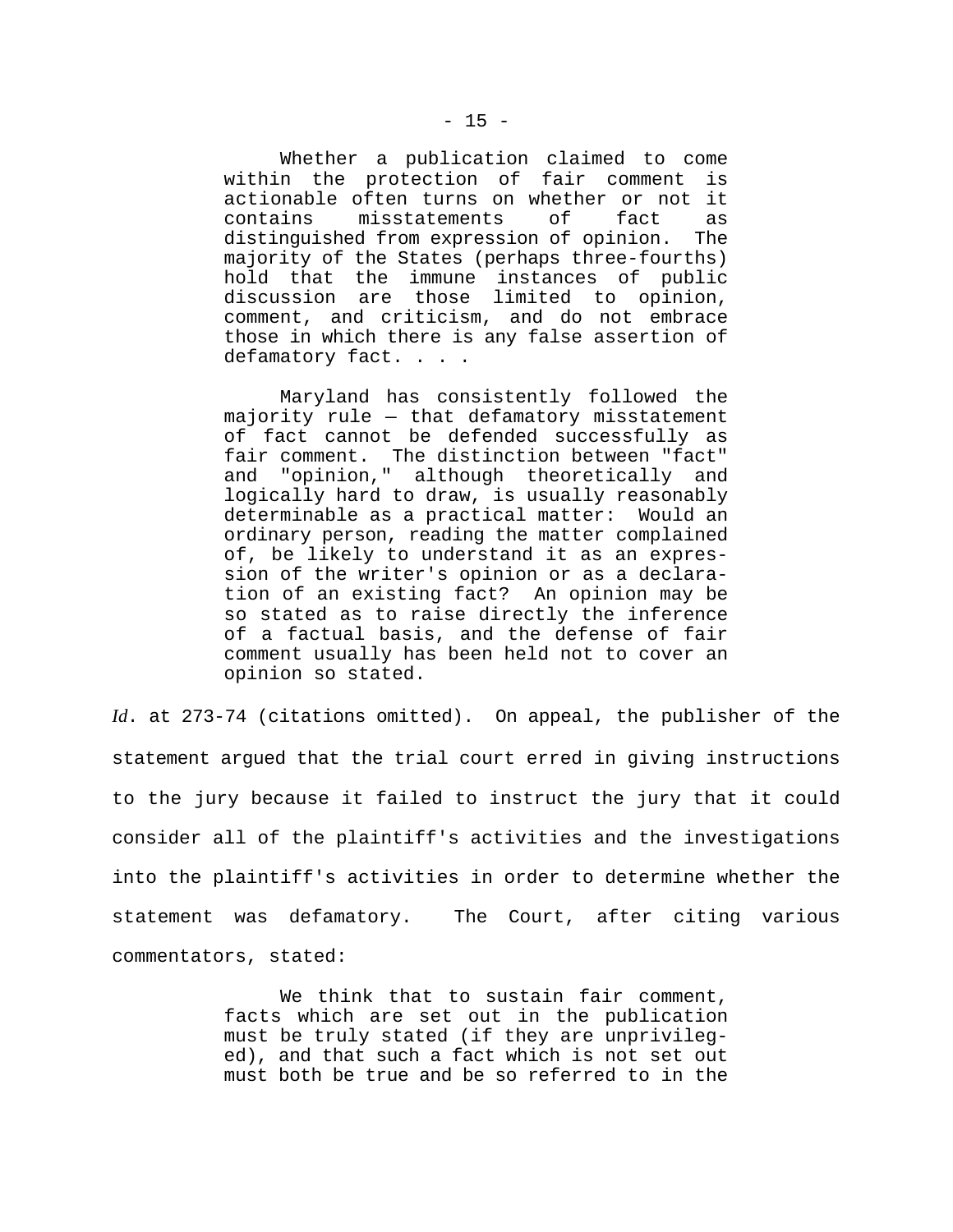publication as to be either recognizable or be made identifiable and easily accessible.

*Id*. at 282. The Court ultimately held that the publisher did not set out the facts sufficiently in the editorial or reference them so as to inform a reader of the facts upon which the publisher based the opinion.

One year after *Gertz* was decided by the Supreme Court, we examined the protections afforded expressions of opinion in *Kapiloff v. Dunn*, 27 Md. App. 514 (1975), *cert. denied*, 276 Md. 741, *and cert. denied*, 426 U.S. 907, 96 S. Ct. 2228 (1976). In that case, the Montgomery County Sentinel published an article that rated various high school principals in the area. The source material for the article was included along with the publication. One of the principals, who received an "unsuited" rating, sued in defamation the owners of the newspaper, the newspaper's editor, and the reporters who wrote the story. After the defendants moved unsuccessfully for a directed verdict, the jury found in favor of the plaintiff. The publisher appealed, claiming that the rating was an expression of opinion that could not be the basis for a libel action.

After discussing *Kirby, supra*, and the dicta in *Gertz* that we have previously quoted, we stated:

> We take it that appellants contend that by creating a constitutional qualified privilege for false statements of fact, the Supreme Court immunized all expressions of opinion about individuals in the public officialpublic figure classification.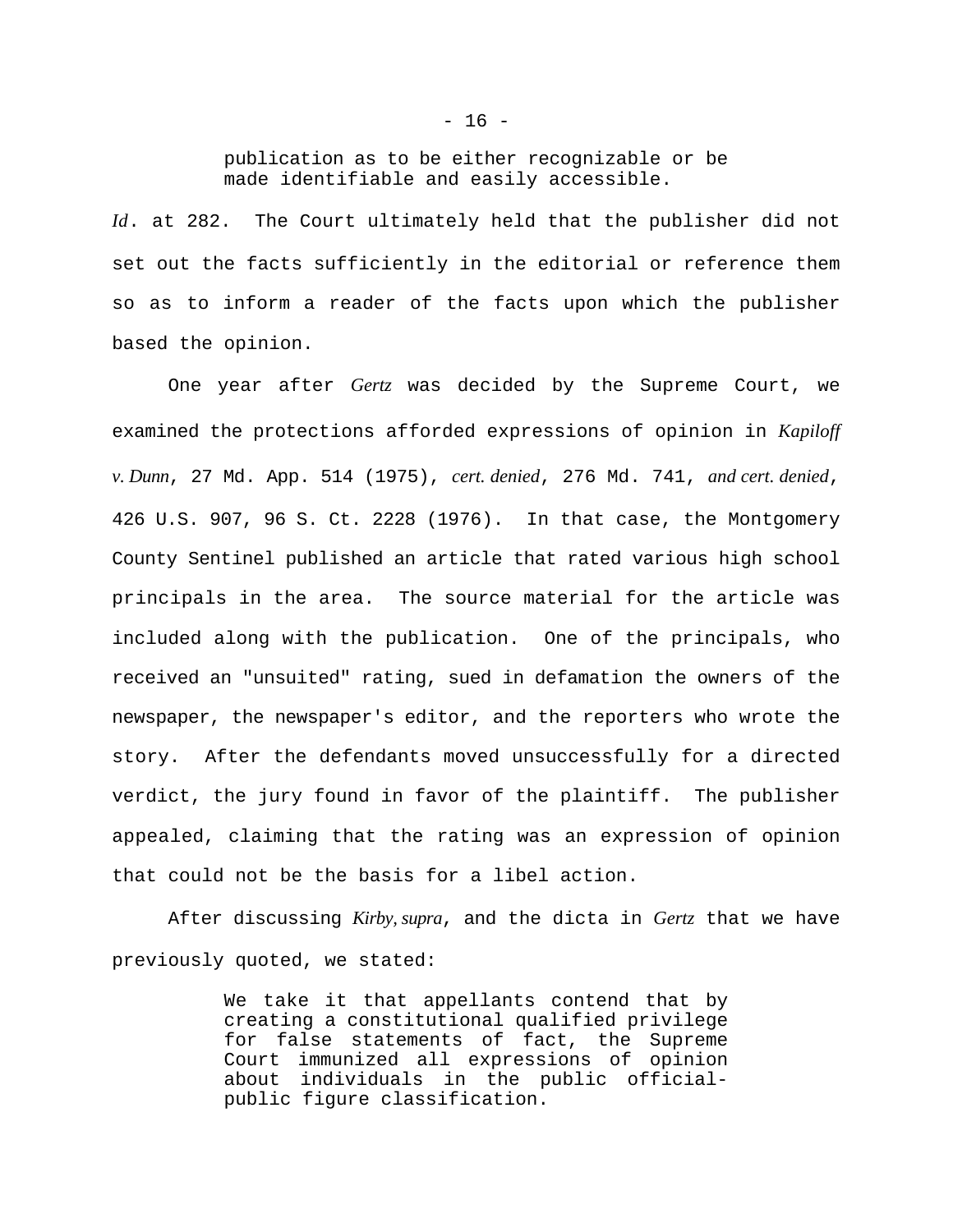We do not read the Supreme Court decisions so broadly. Except for dictum in *Gertz*, nothing in *New York Times* or its progeny indicates that the Court has created an absolute privilege for all expressions of opinion on public matters and therefore eliminated the defense of "fair comment."

*Kapiloff*, 27 Md. App. at 528-29 (footnote omitted). We ultimately

held that

expressions of opinion, as well as statements of fact, concerning public officials and public figures can be actionable. Each, however, is under the protection of the constitutional privilege of *New York Times*. True statements of facts concerning the conduct of public figures are absolutely privileged. *A.S. Abell Co. v. Barnes, supra* at 59. False statements of fact are protected if not knowingly false or not published with reckless disregard of their truth or falsity. Fair and honest opinions which are based upon *true* facts and which have some relation to or connection with those facts are also absolutely privileged. Opinions based on false facts are protected if the publisher was not guilty of actual malice with regard to these supportive facts.

. . . Where the statements, however, are actual expressions of opinion, based upon stated or readily known facts, their objective truth or falsity depends on the veracity of these underlying facts. Therefore, any determinations with regard to falsity or the presence of actual malice must look to the stated or known facts which form the basis for the opinion . . . .

*Kapiloff*, 27 Md. App. at 531-33 (footnotes omitted). In a footnote

in the text quoted above, we stated:

We preserve the distinction between assertions of fact on one hand and opinions, comments and criticism on the other hand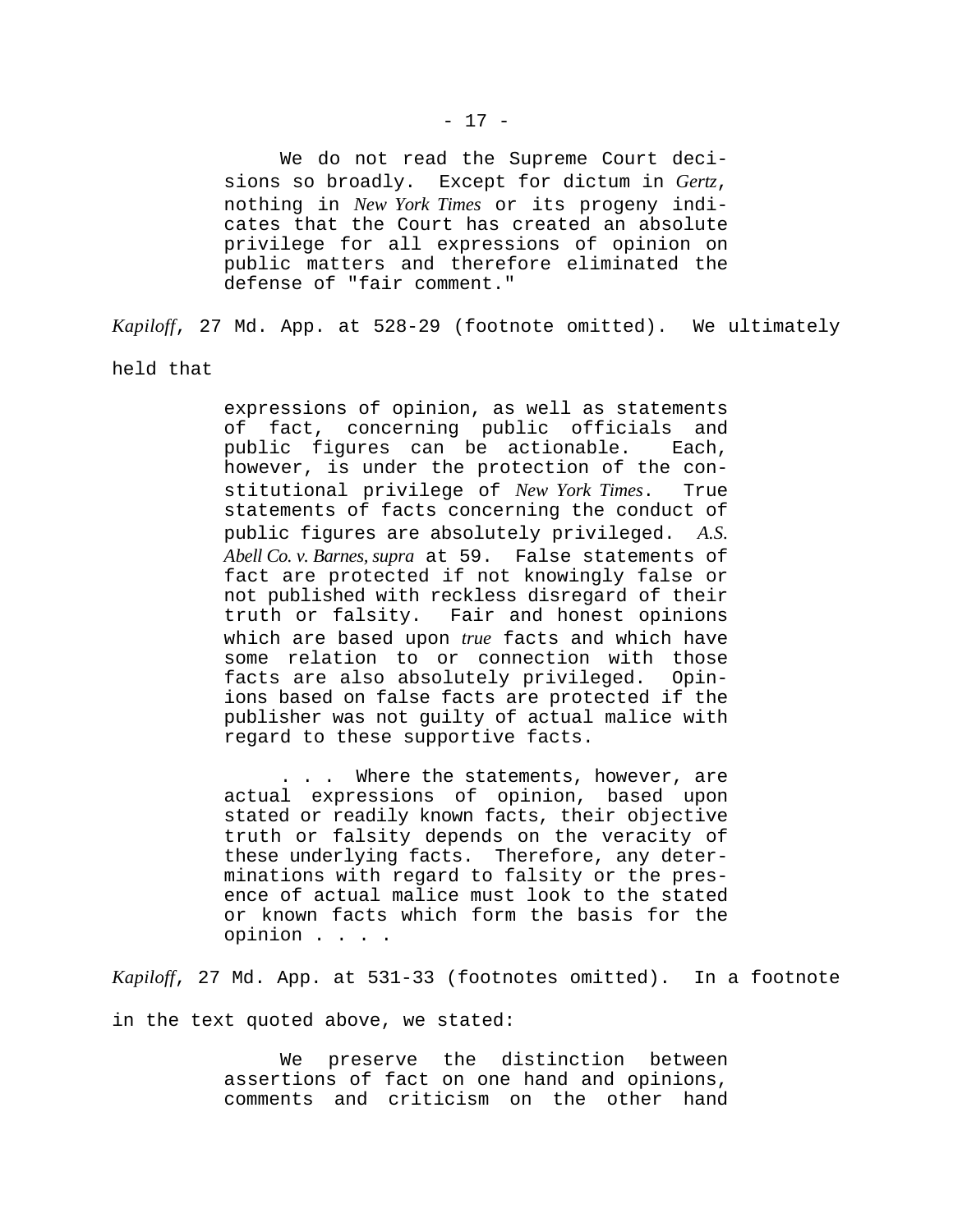because fair and honest commentary, by its very nature, deserves special protection in a free society. As [1] Harper & James[, *The Law of Torts*] § 5.28 at 458 [(1954)] point out, an individual is not actually libelled by opinions based on supporting facts: "If the actual facts are accurately stated, an opinion, based thereon will be understood as such and taken for what it is worth. In such a case the writer may, by expressing his opinion, `libel himself rather than the subject of his remarks'."

*Kapiloff*, 27 Md. App. at 531 n.19. We ultimately held that the case should not have been submitted to the jury because the plaintiff could not prove by clear and convincing evidence that the underlying facts in the article were false and that the defendants knew the statements were false or recklessly disregarded their truth or falsity.

The Court of Appeals addressed the rendering of a professional opinion in *Berkey v. Delia*, 287 Md. 302 (1980). The plaintiff, a police officer, stopped the defendant, Mr. Berkey, for exceeding the maximum speed limit. As a result of that incident, Mr. Berkey, a psychiatrist, wrote a letter on his professional letterhead to the plaintiff's supervisor. In that letter, Mr. Berkey gave some background information regarding the stop and then concluded: "I question if this young officer is mentally deranged, if he is psychopathic and/or pathologically sadistic." *Id*. at 308.

Although the Court questioned whether the police officer was a public official, it proceeded under the assumption that he was.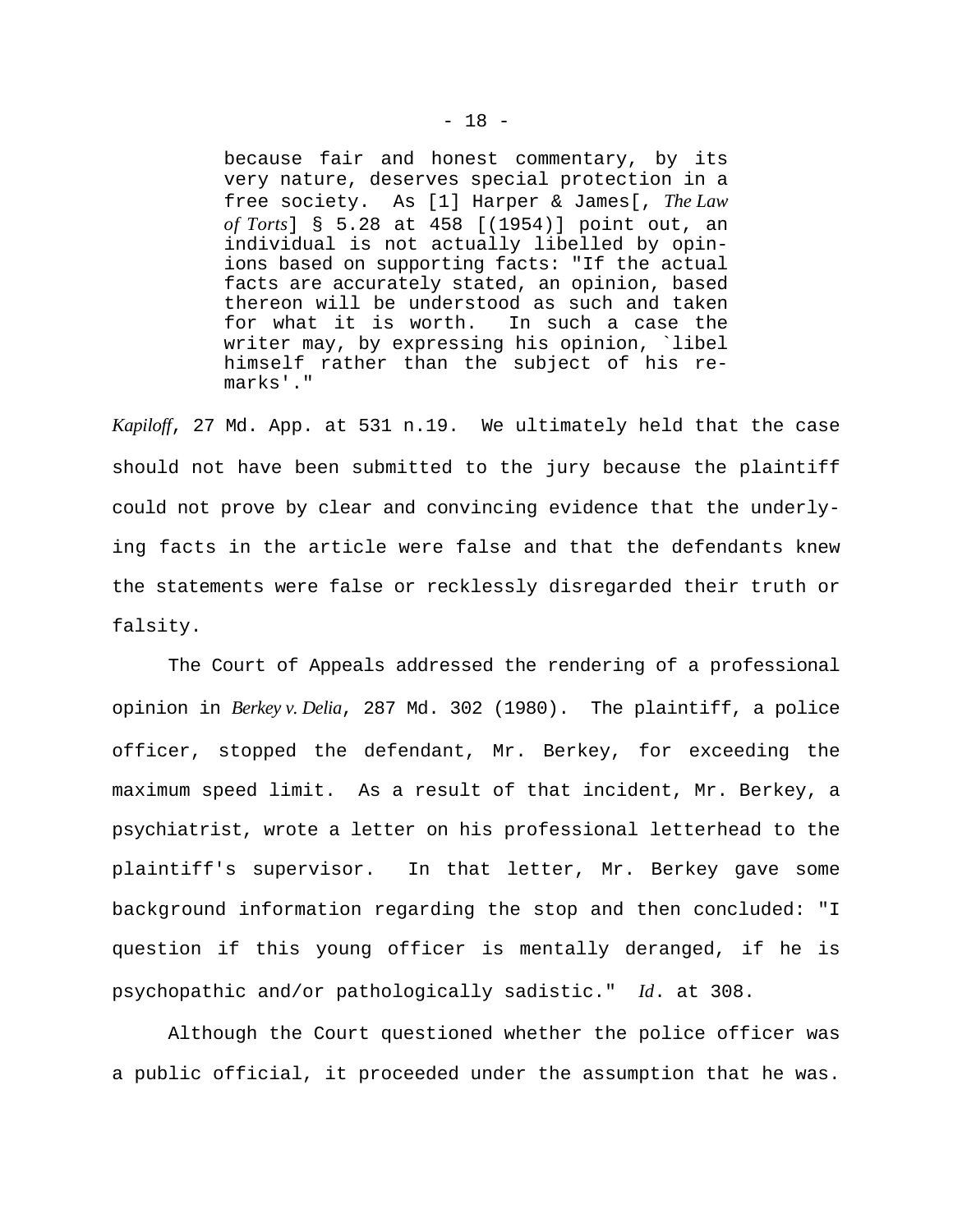After holding that some of the facts in the case were in dispute, it stated:

> It is apparent that Berkey regards Delia's "behavior as abnormally cruel and inhumane, rude and insensitive, threatening and punitive" upon the basis of his own observation of this incident. If the trier of fact were to determine that Berkey spoke a calculated untruth in giving his version of the incident, the version which is the basis for Berkey's conclusion relative to Delia's mental condition, then a trier of fact could conclude that Berkey spoke with reckless disregard for the truth when he used the adjectives which he did to characterize Delia's behavior on this occasion.

*Id*. at 330.

The Court of Appeals addressed a private individual's action for libel based on an opinion in *Hearst Corp. v. Hughes*, 297 Md. 112 (1983). In that case, Dawn Rottman purchased an automobile from an auto dealership in July 1975. Almost immediately, Rottman experienced problems with the automobile. In August of 1975, the automobile dealership from which the car was purchased was sold to another company. The plaintiff was employed by that company as its operating manager. Rottman's automobile was taken to the dealership on numerous occasions to try to fix it. During a test drive on 29 June 1977, the automobile was found to be functioning properly. On 22 July 1977, the car's engine stopped and never again functioned.

As a result of her dealings with the dealership, Rottman wrote a letter that was read on a television station owned by the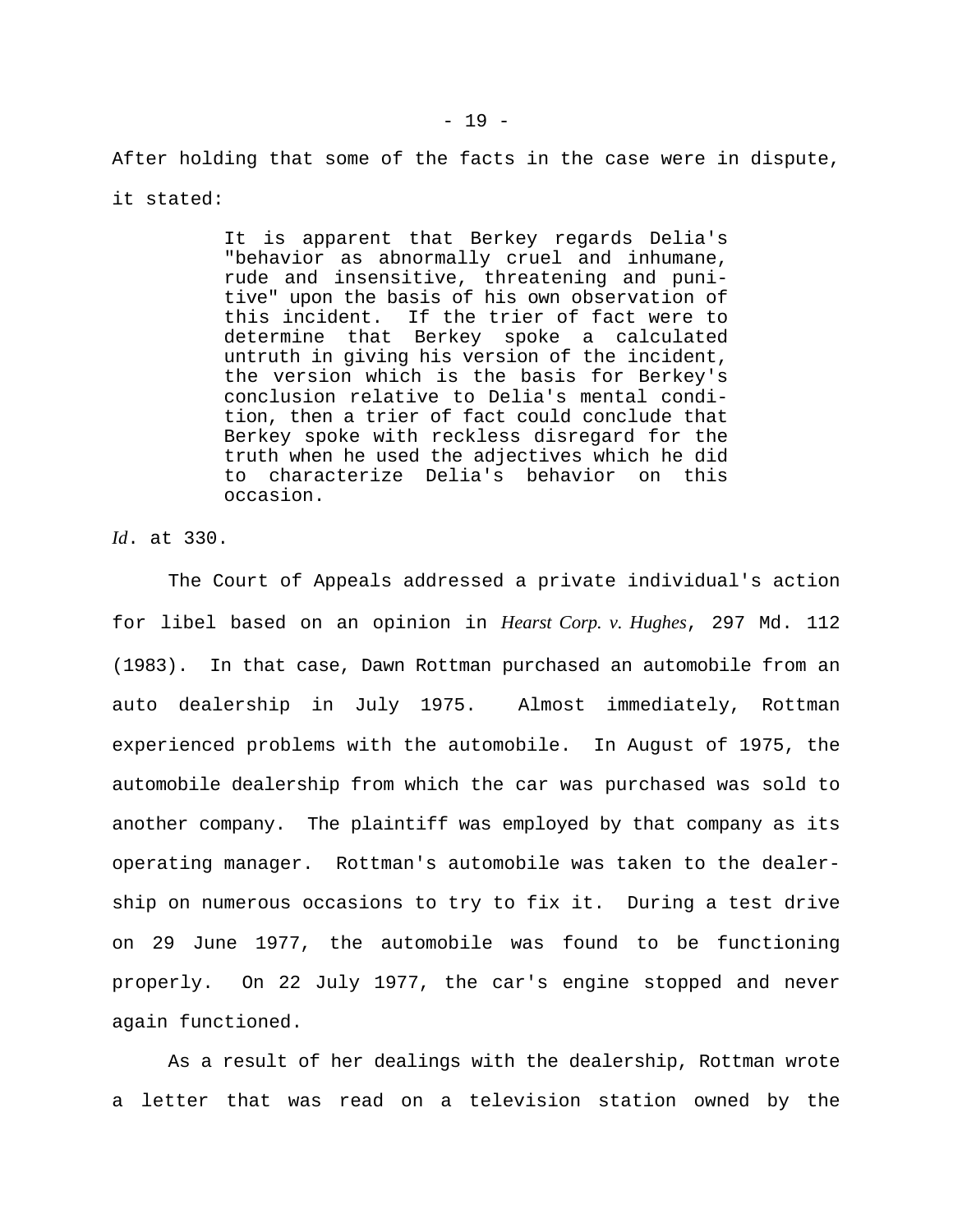defendant. In that letter, she indicated that she purchased the car from the plaintiff, that the plaintiff had explained to her the dealership's "great" buyer protection plan, and that the automobile was never properly fixed. She concluded in the letter, "Mr. Hughes, here's one person you could offer a camera and calculator to and I still wouldn't buy another AMC product." *Id*. at 116.

The plaintiff, asserting that the broadcast had disparaged his reputation in his trade, business, or employment, sued the television station for defamation. The trial court ruled in his favor. On appeal, the defendant argued that "there is an absolute privilege for the publication of opinions which disclose the facts upon which they are based." *Id*. at 131. The Court cited section 566 of the Restatement (Second) of Torts, which provides: "`A defamatory communication may consist of a statement in the form of an opinion, but a statement of this nature is actionable only if it implies the allegation of undisclosed defamatory facts as the basis for the opinion.'" *Id*. The defendant argued that Rottman was expressing her opinion concerning the automobile and the protection plan, not the plaintiff, and that she explained the facts underlying her opinion. The Court held that section 566 of the Restatement (Second) of Torts, even if it reflected Maryland law, was not applicable because the opinion concerned the plaintiff and was based on false facts in that he did not sell the automobile to

 $- 20 -$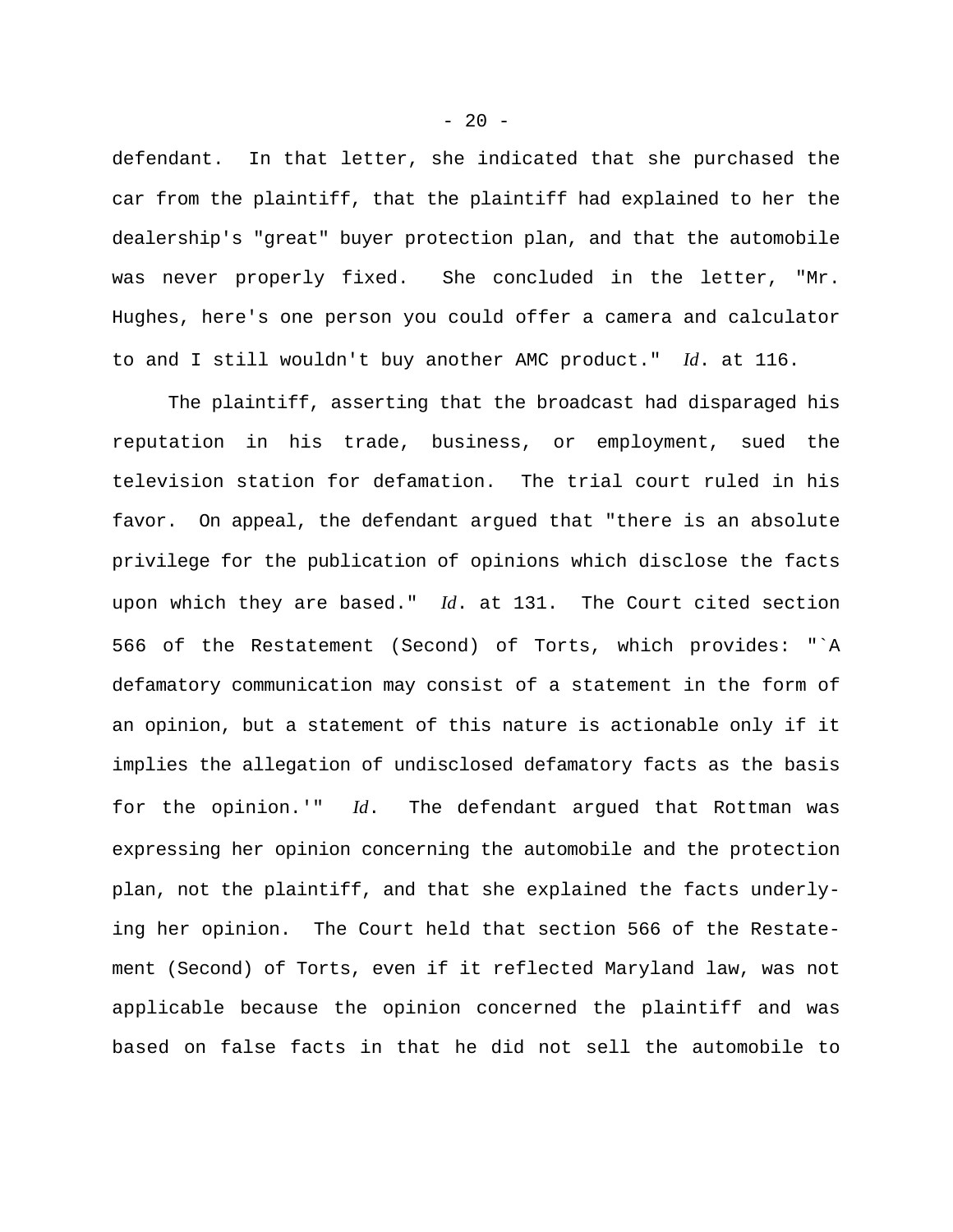Rottman and he was not connected with the dealership at the time of most of the attempted repairs.

We addressed a similar issue as that addressed by the Court of Appeals in *Berkey* in *Hughley v. McDermott*, 72 Md. App. 391 (1987), *aff'd*, 317 Md. 12 (1989). In that case, the plaintiff was a candidate for the position of Park Police Officer with the Maryland-National Capital Park and Planning Commission (MNCPPC). As part of his training, the plaintiff trained with a horse-mounted unit even though he expressed his desire not to train with such a unit. While undertaking this training, the plaintiff experienced nausea and mild stomach problems. The MNCPPC eventually requested that the plaintiff meet with the defendant, a psychologist, who consulted the MNCPPC and provided counseling services to its employees. At that meeting, the defendant told the plaintiff that he believed the plaintiff had a phobia of horses and that he did not think the plaintiff had an authority problem. The defendant recommended hypnosis treatment that the plaintiff indicated he was unwilling to undertake. At a later meeting with the plaintiff's superiors and the plaintiff, the defendant stated that he thought the plaintiff's phobia was real and suggested that the plaintiff had consented to hypnosis to treat this phobia. The plaintiff interjected at that point and indicated that he would not undertake hypnosis therapy. A few days later, the defendant wrote one of the plaintiff's superiors a letter in which he stated that the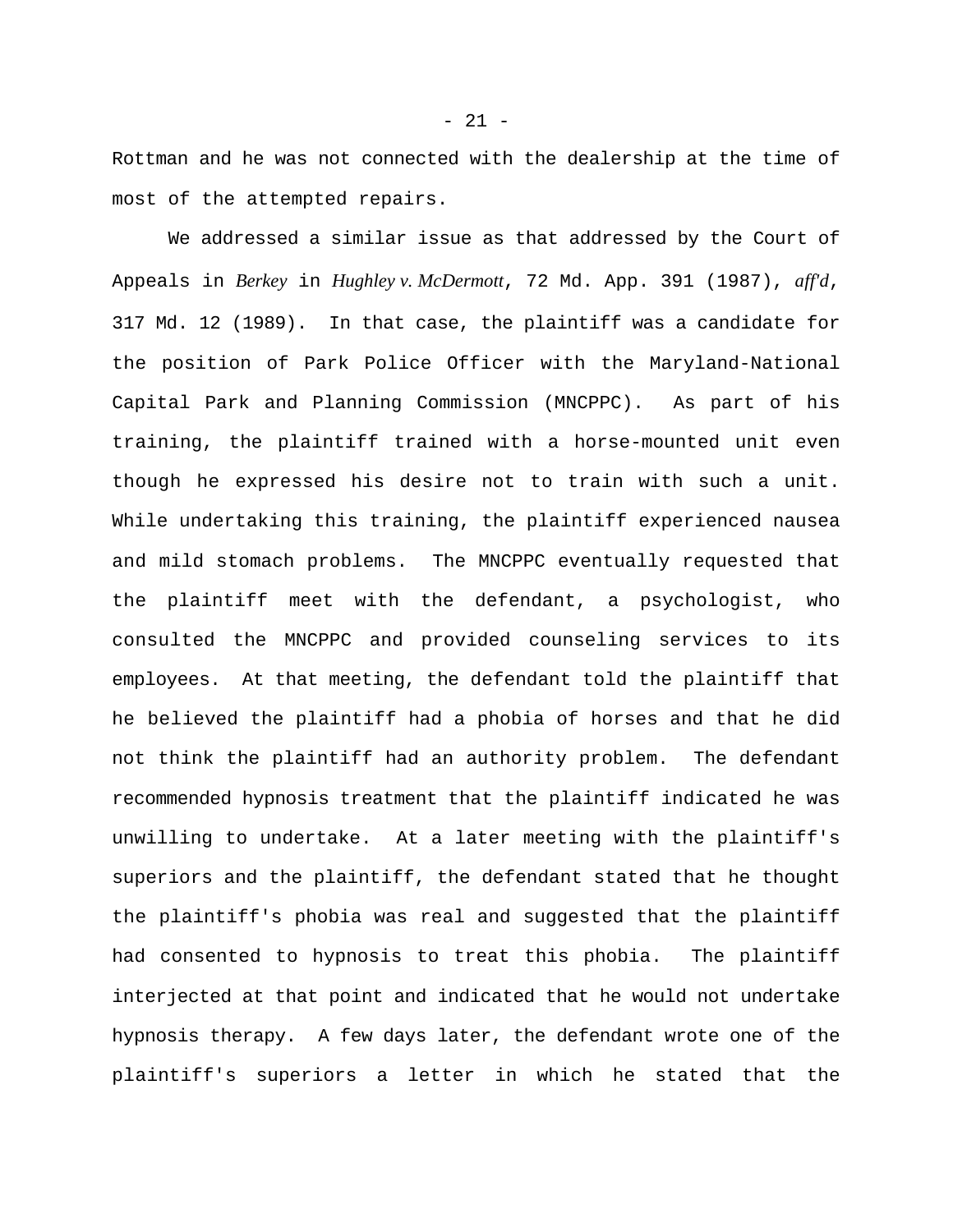plaintiff did not suffer from a phobia of horses and that the physical symptoms he experienced were "false and grossly exaggerated." *McDermott*, 72 Md. App. at 398. The letter was followed by a supplemental correspondence that gave the defendant's findings in more detail.

The trial court granted summary judgment in favor of the defendant. On appeal, the defendant argued that "his letters . . . contained only expressions of his opinions following his professional evaluation of the [plaintiff]." *Id*. at 403. After citing *Berkey, supra*, we stated:

> Comment c. to § 566 of the Restatement (Second) of Torts (1976) points out that a defamatory communication may consist of a statement in the form of an opinion where the defendant bases his expression of a derogatory opinion on his own statement of false and defamatory facts. In the case *sub judice* the record before the hearing judge would support a finding by the trier of fact that the statements of the [defendant], although couched as expressions of opinion, were calculated untruths which adversely affected the [plaintiff's] employment and were therefore defamatory.

*Id*. at 404-05 (citations omitted).

A review of the Maryland cases indicates that a statement, even if expressed in terms of an opinion, can be defamatory under certain circumstances regardless of whether the statement concerns a public figure or private person. When the underlying facts used to form the opinion are not given along with the defamatory statement, the statement itself may be treated as being factual and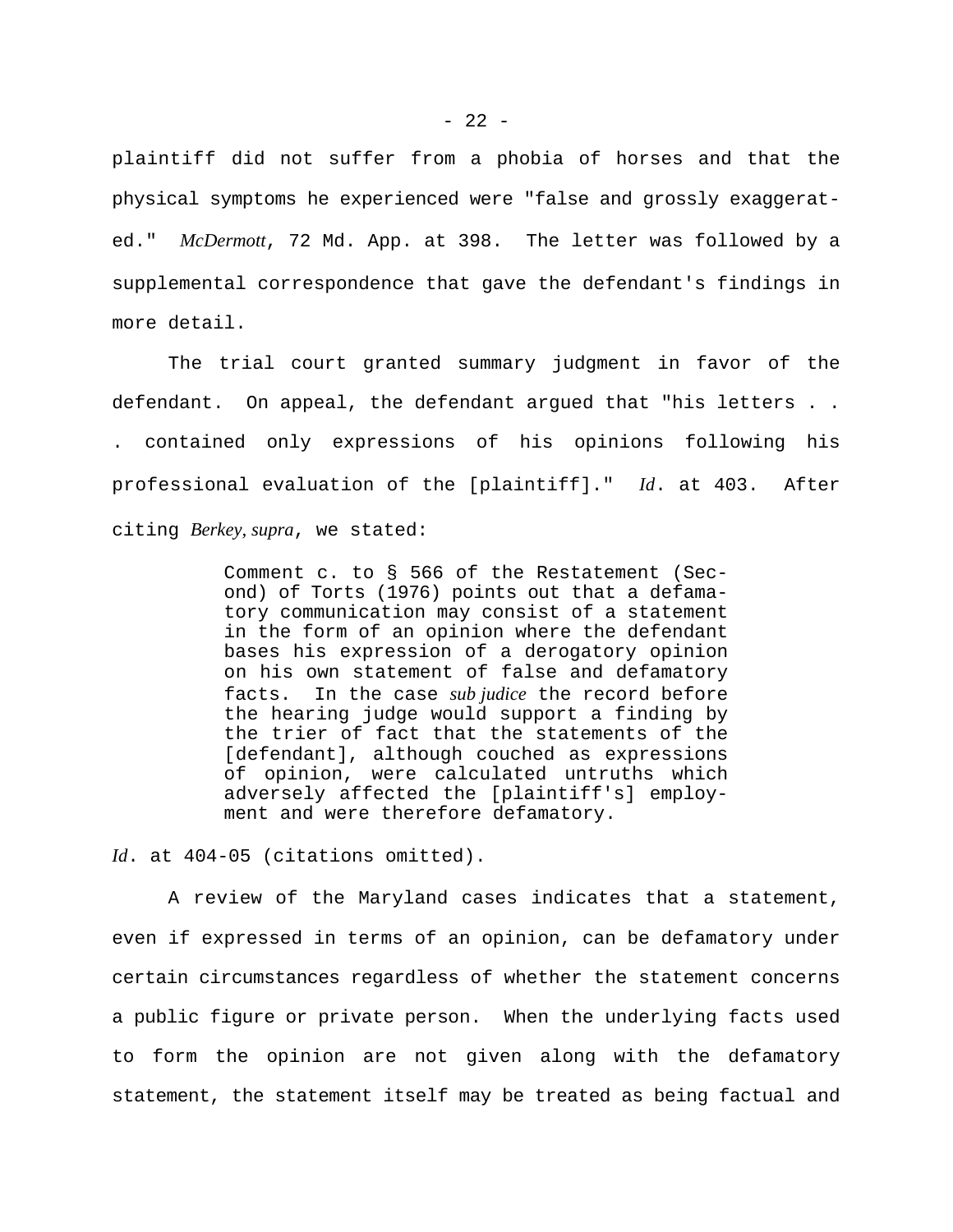therefore potentially defamatory. *See Kirby*, 227 Md. at 282. If the facts from which an individual forms a conclusion are given but are false, the defendant is potentially subject to liability for defamatory speech based on the false statement of facts. *See Hearst Corp.*, 297 Md. at 131-32; *Berkey*, 287 Md. at 330; *Hughley*, 72 Md. App. at 405. If the facts from which a defendant forms his or her opinion are given or are readily available and those facts cannot be proved false, the defendant is not subject to liability for the opinion. *See Kapiloff*, 27 Md. App. at 532 n.19.

We shall now examine *Milkovich v. Lorain Journal Co.*, 497 U.S. 1, 110 S. Ct. 2695 (1990), in order to determine whether the views expressed by the Supreme Court are in accord with Maryland law. In *Milkovich*, the plaintiff was a high school wrestling coach. During a wrestling match with another school, his team was involved in an altercation that resulted in numerous injuries. The state athletic association held a hearing and, after hearing testimony from the plaintiff and others, placed the team on probation for one year and forbid the team from participating in the state tournament. Several parents of wrestlers then sued the state athletic association seeking a restraining order against the association's ruling. At that trial, the plaintiff again testified. The newspaper published an article the next day that indicated the plaintiff had committed perjury by giving false testimony at trial. The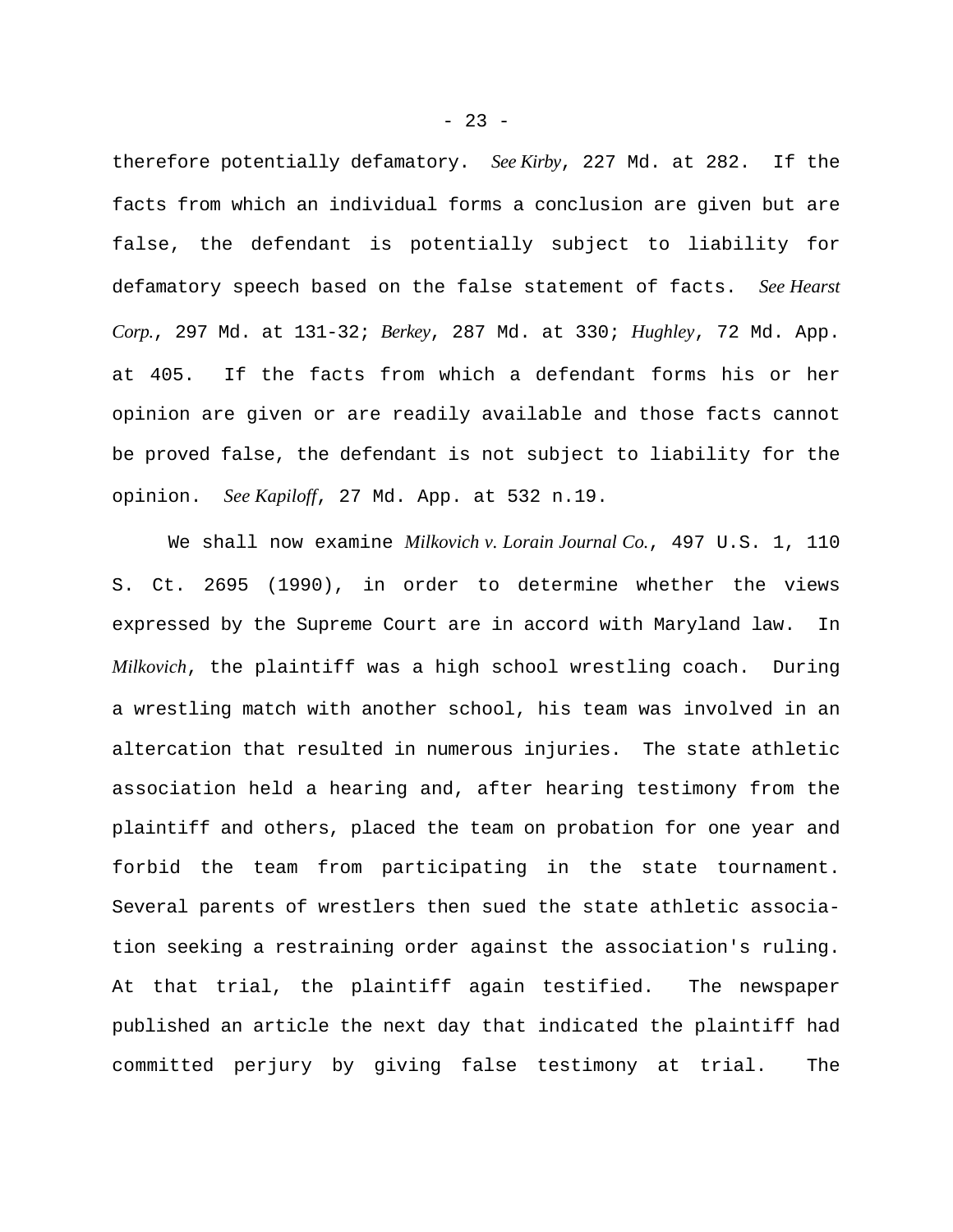plaintiff brought suit against a newspaper and a reporter for defamation based on the article.

The Court, after quoting from section 566 of the Restatement (Second) of Torts and examining its previous decisions regarding the constitutional protections afforded by the First Amendment, held that there is no "wholesale defamation exemption for anything that might be labelled `opinion.'" *Id*. at 18, 110 S. Ct. at 2705. The Court noted:

> If a speaker says, "In my opinion John Jones is a liar," he implies a knowledge of facts which lead to the conclusion that Jones told an untruth. Even if the speaker states the facts upon which he bases his opinion, if those facts are either incorrect or incomplete, or if his assessment of them is erroneous, the statement may still imply a false assertion of fact. Simply couching such statements in terms of opinion does not dispel these implications; and the statement, "In my opinion Jones is a liar," can cause as much damage to reputation as the statement, "Jones is a liar."

*Id*. at 18-19, 110 S. Ct. at 2705-06.

The Court held that opinions were adequately protected by existing constitutional doctrine and that there was no need to create a distinction between opinion and fact. The first protection noted by the Court was that "a statement on matters of public concern must be provable as false before there can be liability under state defamation law." *Id*. at 19, 110 S. Ct. at 2706. It went on to state: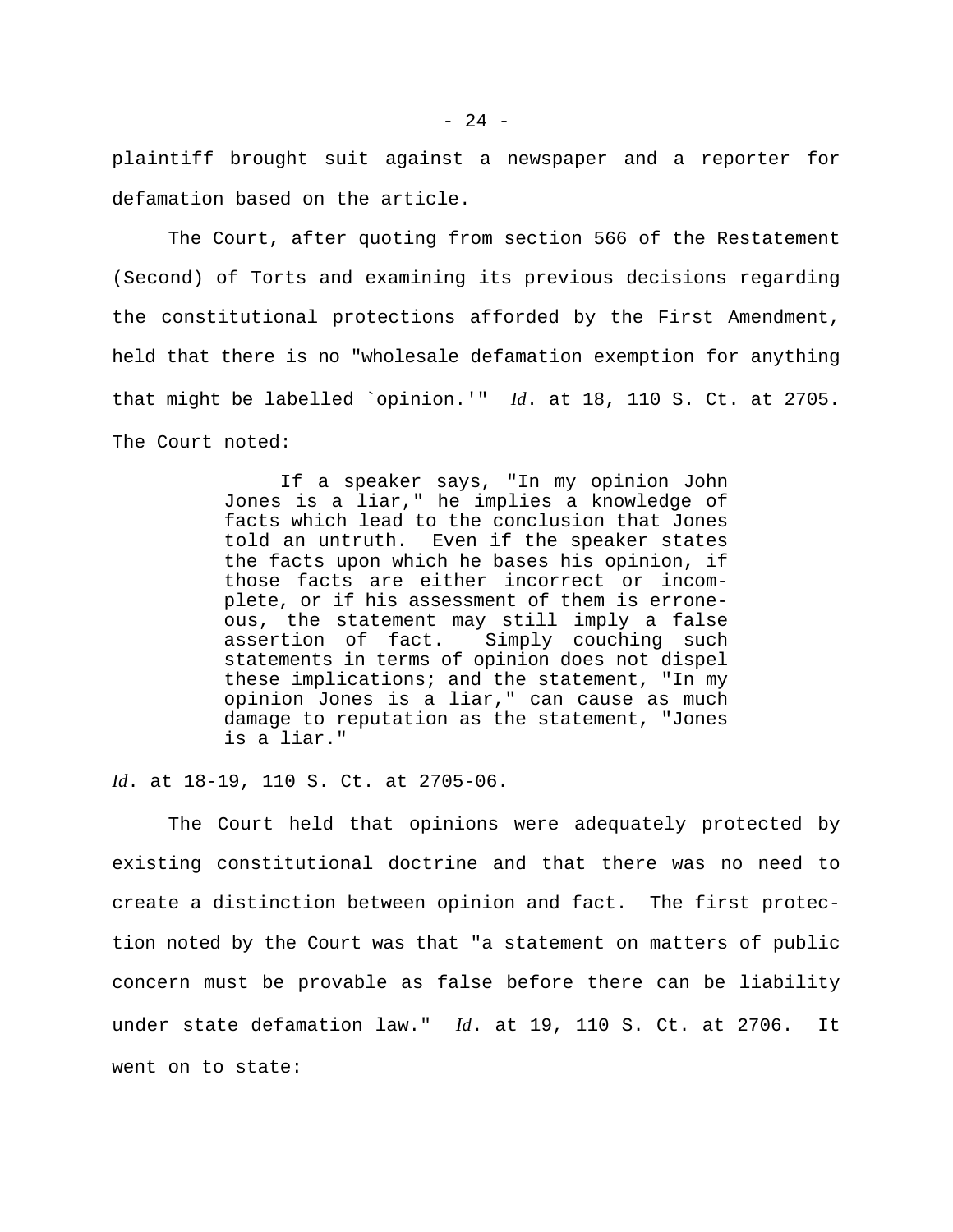[U]nlike the statement, "In my opinion Mayor Jones is a liar," the statement, "In my opinion Mayor Jones shows his abysmal ignorance by accepting the teachings of Marx and Lenin," would not be actionable.

*Id*. at 20, 110 S. Ct. at 2706. In a footnote, the Court stated:

We note that the issue of falsity relates to the *defamatory* facts implied by a statement. For instance, the statement "I think Jones lied," may be provable as false on two levels. First, that the speaker really did not think Jones had lied but said it anyway, and second that Jones really had not lied. It is, of course, the second level of falsity which would ordinarily serve as the basis for a defamation action, though falsity at the first level may serve to establish malice . . . .

*Id*. at 20 n.7, 110 S. Ct. at 2706 n.7.

The Court also noted that opinions were protected by the line of cases holding that "imaginative expression" or "rhetorical hyperbole" is protected under the First Amendment. Further protection was afforded by the culpability requirements of *New York Times* and *Gertz*. Finally, the Court noted that these statements were protected by the enhanced appellate review mandated by *Bose Corp. v. Consumers Union of the United States, Inc.*, 466 U.S. 485, 104 S. Ct. 1949 (1984).

The *Milkovich* Court framed the issue in regard to whether the statement was defamatory as "whether a reasonable factfinder could conclude that the statements in the . . . column imply an assertion that petitioner Milkovich perjured himself in a judicial proceed-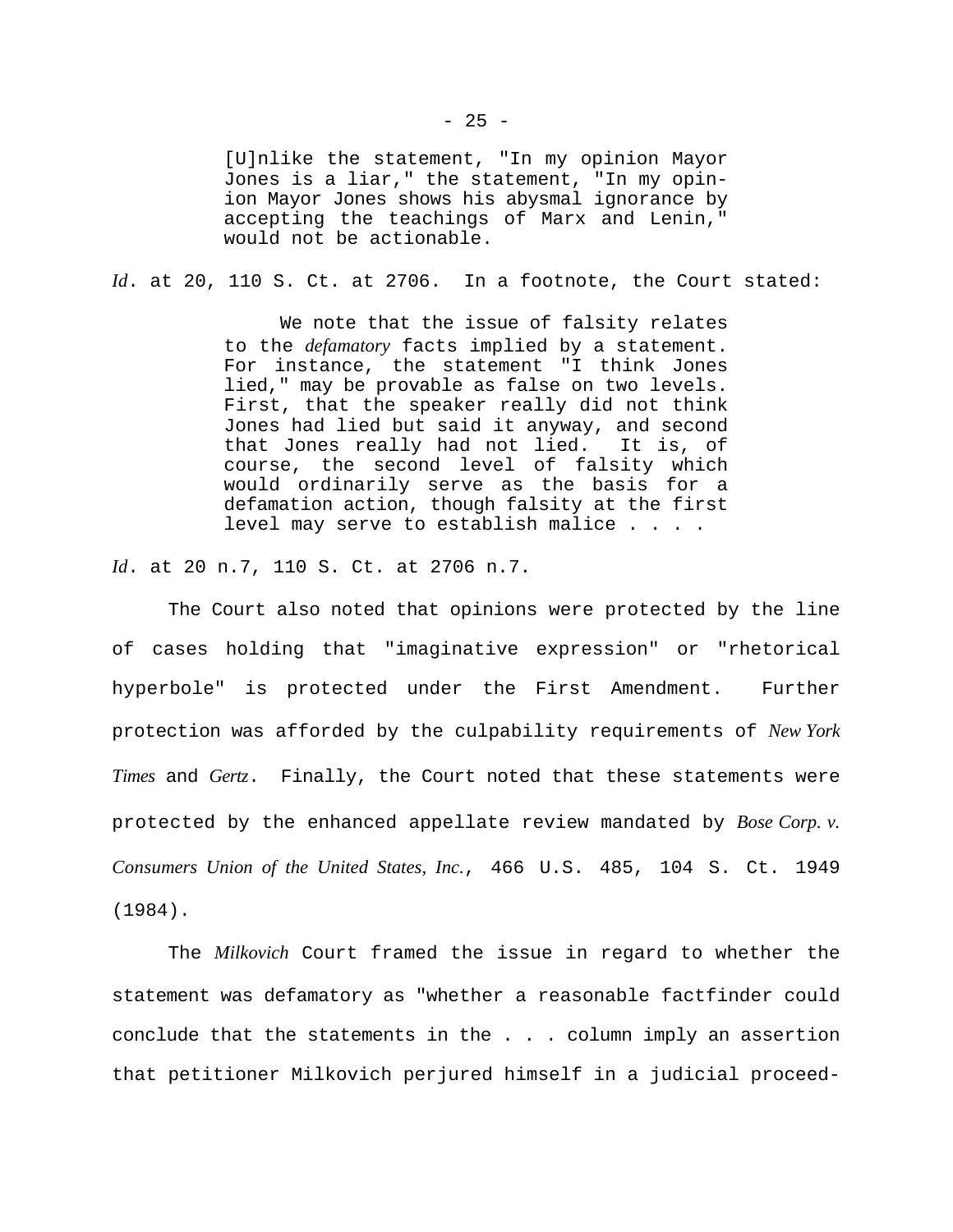ing." *Milkovich*, 497 U.S. at 21, 110 S. Ct. at 2707. The Court concluded that the connotation that Milkovich perjured himself was sufficiently factual to be susceptible of being proved true or false. Additionally, the Court indicated that the protections provided by the other cases were not applicable.

The Maryland Court of Appeals discussed *Milkovich* in *Batson v. Shiflett*, 325 Md. 684 (1992). That case involved a former local union's president's defamation suit against a national union and its president. The alleged defamatory statement was set out in a flyer that was distributed by the national union to the local union's members. The flyer provided:

> "[W]e think that you ought to answer these specific charges because all of the checks paid to Harmon were signed by you. If Harmon is guilty of misuse of the locals [sic] funds then you may be too. A point of interest is that we have just started checking Alvin Shiflett's gas receipts and have already found Mrs. Schiflett charging gas to the local."

*Id*. at 723.

The *Batson* Court addressed the petitioners' argument that "their statements in [the] Flyer . . . are immunized as an expression of opinion constitutionally protected in the absence of `actual malice.'" *Id*. at 724. Citing section 566 of the Restatement (Second) of Torts, the Court noted that expressions of opinion could be actionable. The Court of Appeals further noted that the Supreme Court in *Milkovich* "warned about creating a `wholesale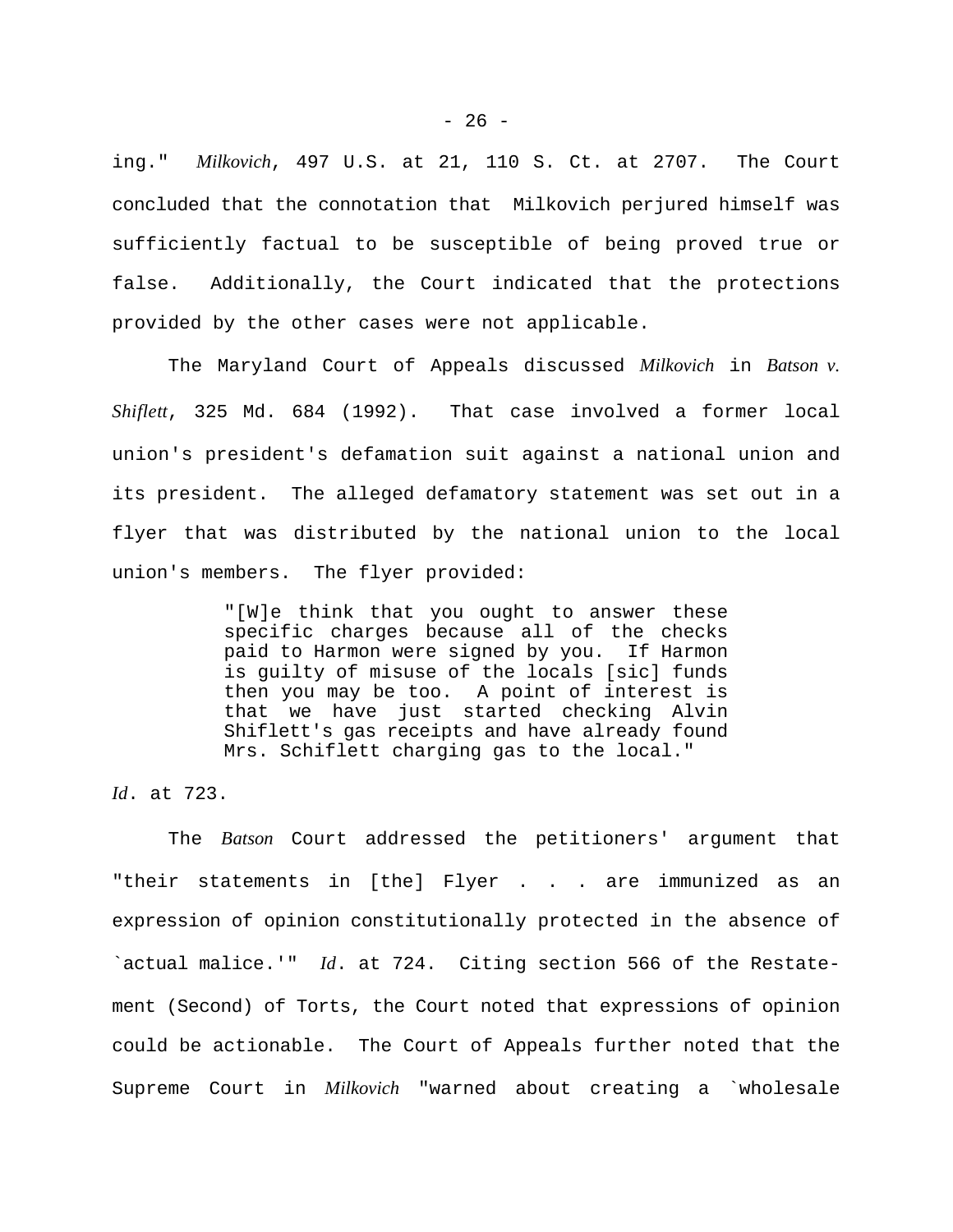defamation exemption for anything that might be labelled "opinion."'" *Id*. (citing *Milkovich*, 497 U.S. at 18, 110 S. Ct. at 2705). It ultimately concluded that the language used in the flyer was not figurative or hyperbolic language and was therefore capable of defamatory meaning. Although the *Batson* Court did not address whether the statement could be proved true or false, it is clear that the assertions in the flyer were capable of verification.

As we view the case *sub judice*, the ultimate issue revolves around the verifiability of the alleged defamatory statement. Section 566 of the Restatement (Second) of Torts, cited by the Court in *Milkovich*, provides:

> A defamatory communication may consist of a statement in the form of an opinion, but a statement of this nature is actionable only if it implied the allegation of undisclosed facts as the basis for the opinion.

The Restatement distinguishes between "pure" opinion and "simple" opinion. A pure opinion is based on disclosed or known facts while a simple opinion is based on undisclosed facts. The Restatement divides the rule into four fact patterns:

> (1) If the defendant bases his expression of a derogatory opinion of the plaintiff on his own statement of false and defamatory facts, he is subject to liability for the factual statement but not for the expression of opinion.

> (2) If the defendant bases his expression of a derogatory opinion of the plaintiff on his own statement of facts that are not defamatory, he is not subject to liability for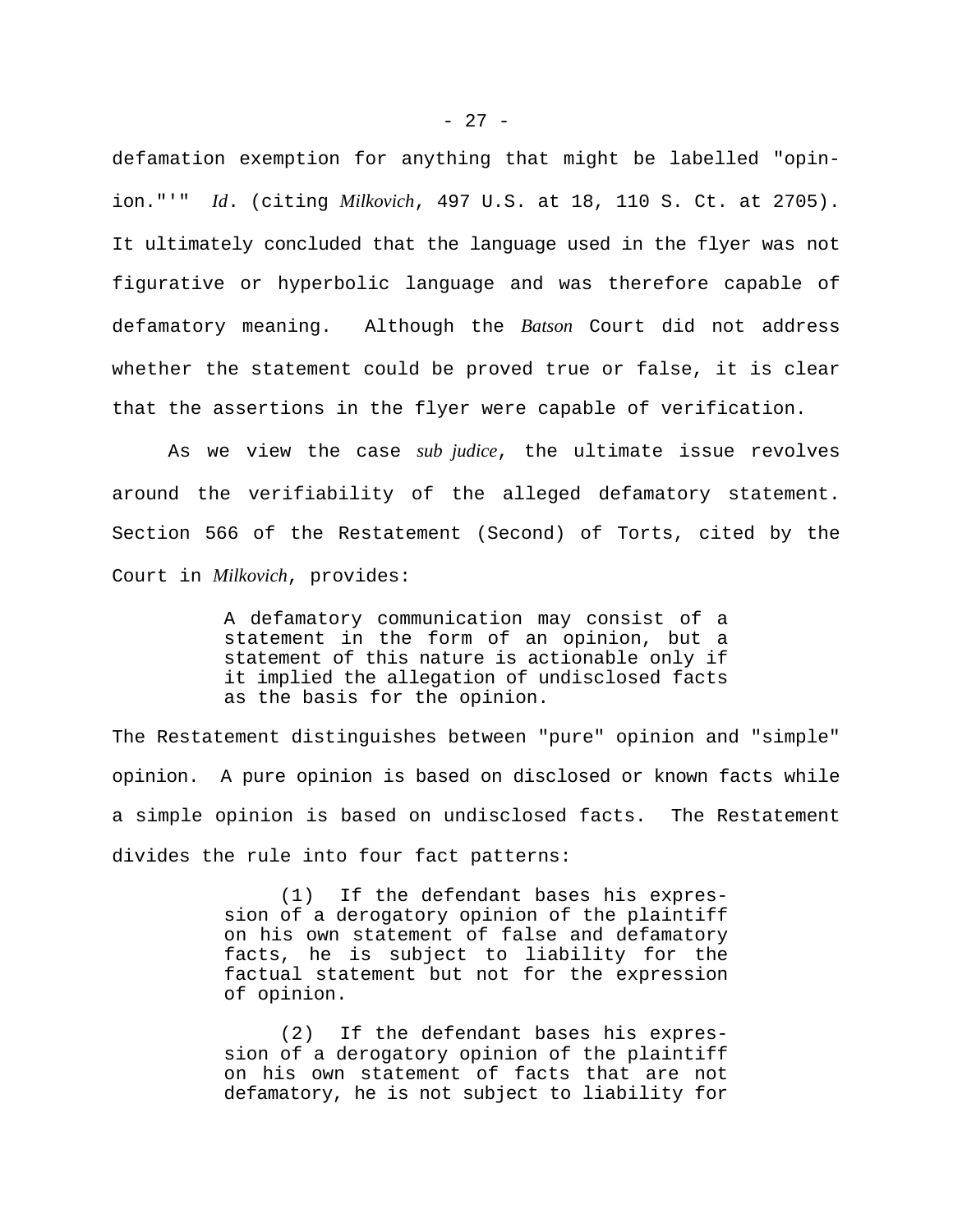the factual statement — nor for the expression of opinion, so long as it does not reasonably indicate an assertion of the existence of other, defamatory, facts that would justify the forming of the opinion. The same result is reached if the statement of facts is defamatory but the facts are true . . . or if the defendant is not shown to be guilty of the requisite fault regarding the truth or defamatory character of the statement of facts . . . .

(3) If the defendant bases his expression of a derogatory opinion on the existence of "facts" that he does not state but that are assumed to be true by both parties to the communication, and if the communication does not give rise to the reasonable inference that it is also based on other facts that are defamatory, he is not subject to liability, whether the assumed facts are defamatory or not.

(4) If the defendant expresses a derogatory opinion without disclosing the facts on which it is based, he is subject to liability if the comment creates the reasonable inference that the opinion is justified by the existence of unexpressed defamatory facts.

Restatement (Second) of Torts § 566 cmt. c (1976).

Although the rule set out in the Restatement at first glance may seem to contradict the analysis established by the Supreme Court in *Milkovich*, upon further analysis the two can be construed to be consistent. The Court in *Milkovich* addressed a newspaper article that implied the plaintiff had perjured himself. That article, however, did not provide all of the facts from which the conclusion was drawn. Of the four fact patterns provided by the Restatement, *Milkovich* clearly fits into number four, the one in which no facts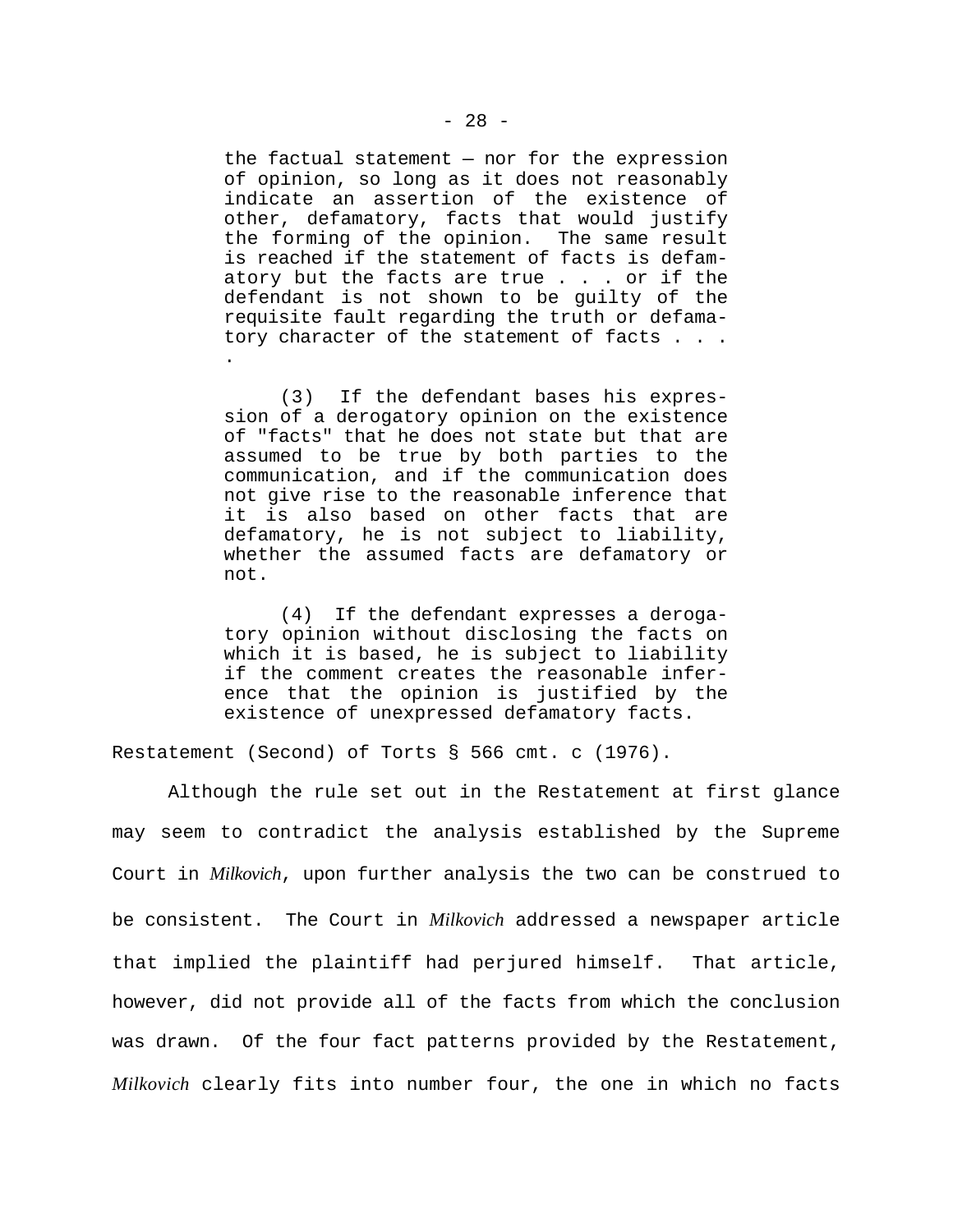are disclosed. Under the circumstances of fact pattern number four, if the opinion is found to be false, liability is imposed. The facts in *A.S. Abell Co. v. Kirby*, 227 Md. 267 (1961), also illustrate the application of this rule.

We are further persuaded that the analysis in *Milkovich* and the Restatement are consistent by examining the second fact pattern of the Restatement and an example given by the *Milkovich* Court. Fact pattern number two of the Restatement provides that a defendant is not subject to liability if he or she bases a derogatory opinion on his or her own statement of facts that are not defamatory. The *Milkovich* Court stated: "Thus, unlike the statement, `In my opinion Mayor Jones is a liar,' the statement, `In my opinion Mayor Jones shows his abysmal ignorance by accepting the teachings of Marx and Lenin,' would not be actionable." *Milkovich*, 497 U.S. at 20, 110 S. Ct. at 2706. In this example, the Supreme Court assumed that the factual assertion that Mayor Jones accepted the teachings of Marx and Lenin was true. As these examples show, when the facts for the bases of the opinion are given and the underlying facts are true or the required fault cannot be shown, the defendant is not subject to liability. The Maryland case of *Kapiloff v. Dunn*, 27 Md. App. 514 (1975), is illustrative of the second fact pattern of the Restatement.

Under the first fact pattern of the Restatement, liability is imposed on a defendant if he or she bases the opinion on his or her

- 29 -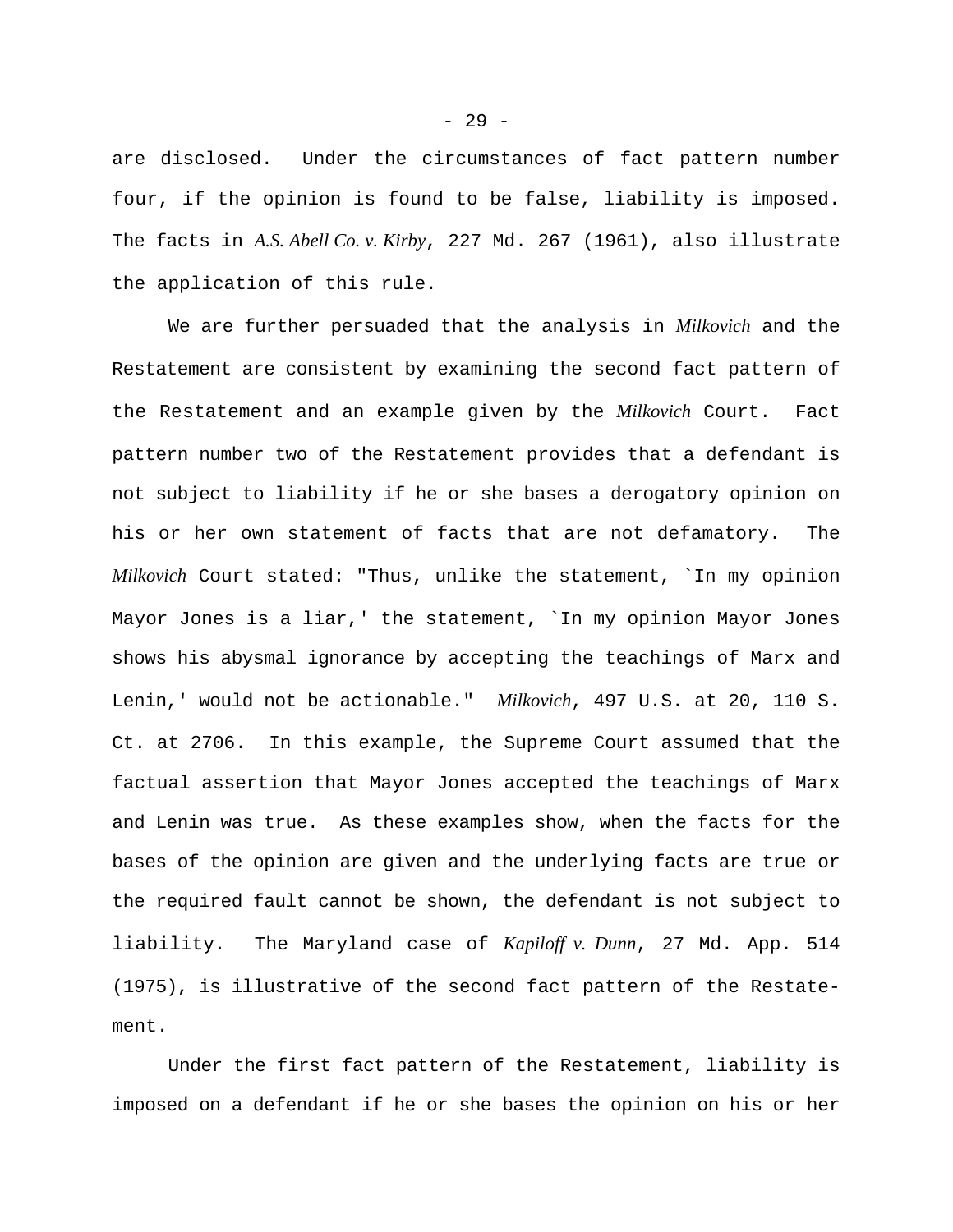statement of false facts. The Maryland cases of *Hearst Corp. v. Hughes*, 297 Md. 112 (1983), *Berkey v. Delia*, 287 Md. 302 (1980), and *Hughley v. McDermott*, 72 Md. App. 391 (1987), are illustrative of the first fact pattern of the Restatement.

In the case *sub judice*, appellee did not base her opinion that Mrs. Peroutka was an emotionally abused spouse on facts disclosed in the opinion. Accordingly, this case is not similar to fact patterns number one or two of the Restatement. Although Maryland cases have addressed factual patterns similar to fact patterns 1, 2, and 4 of comment c to section 566 of the Restatement (Second) of Torts, we have not addressed whether a defendant should be held liable for an opinion that was based on facts known by the persons to whom the statement was published.

We shall hold, under the circumstances of this case, that appellee's statement was not defamatory. We explain.

The alleged defamatory statement was published to four persons: Mr. Peroutka, Mrs. Peroutka, Dawn, and Holly. All of these persons had firsthand knowledge of the facts that led appellee to form an opinion that Mrs. Peroutka was an emotionally abused spouse. In this context, it was evident that appellee was expressing an opinion. Comment b to section 566 of the Restatement provides:

> The pure type of expression of opinion may also occur when the maker of the comment does not himself express the alleged facts on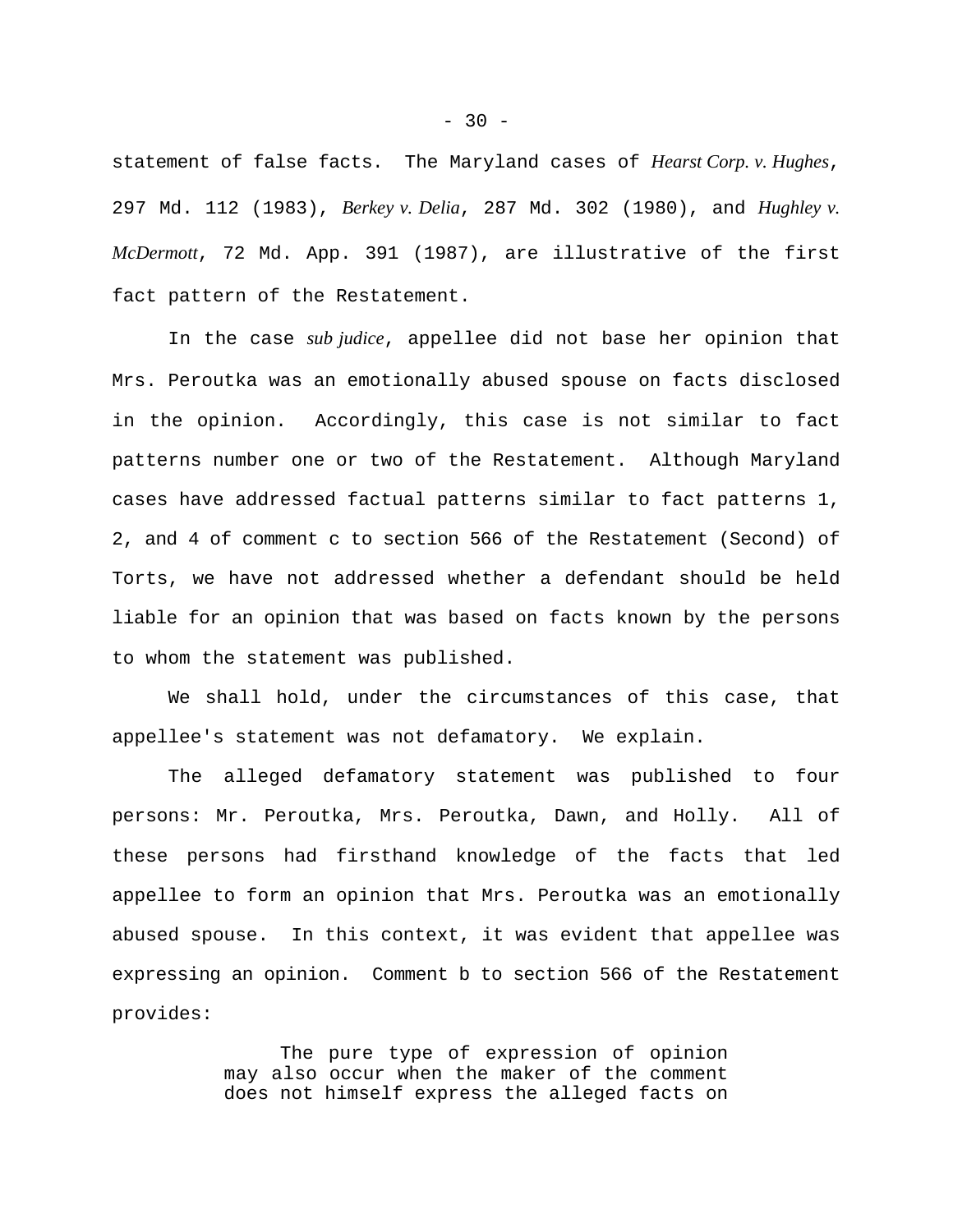which he bases the expression of opinion. This happens when both parties to the communication know the facts or assume their existence and the comment is clearly based on those assumed facts and does not imply the existence of other facts in order to justify the comment.

In the case *sub judice*, Mr. and Mrs. Peroutka, Dawn, Holly, and appellee knew that (1) Mrs. Peroutka had placed both Holly and Dawn in the custody of the BCDSS; (2) appellee was the foster care worker for both Dawn and Holly; (3) as Dawn's and Holly's social worker, appellee received information concerning their feelings and their family's interaction; (4) appellee had the opportunity to observe Mr. and Mrs. Peroutka's behavior in relation to Holly and Dawn; (5) when Dawn indicated that she thought she was sexually abused by Mr. Peroutka, Mrs. Peroutka wrote numerous letters to friends and acquaintances of the family that divulged personal and embarrassing information about Dawn; (6) Mr. and Mrs. Peroutka filed a Motion for a Restraining Order when Dawn went to visit her half-sibling shortly after she was placed in foster care; (7) neither Mr. Peroutka nor Mrs. Peroutka visited Dawn while she was hospitalized for a severe eating disorder; and (8) when Dawn went to deliver a letter to Mr. and Mrs. Peroutka, in which she recanted her allegations of sexual abuse, a complaint for criminal trespass was filed against her. Because all the persons who received the alleged defamatory statement knew the underlying facts of the conflicts within this family unit giving rise to appellee's